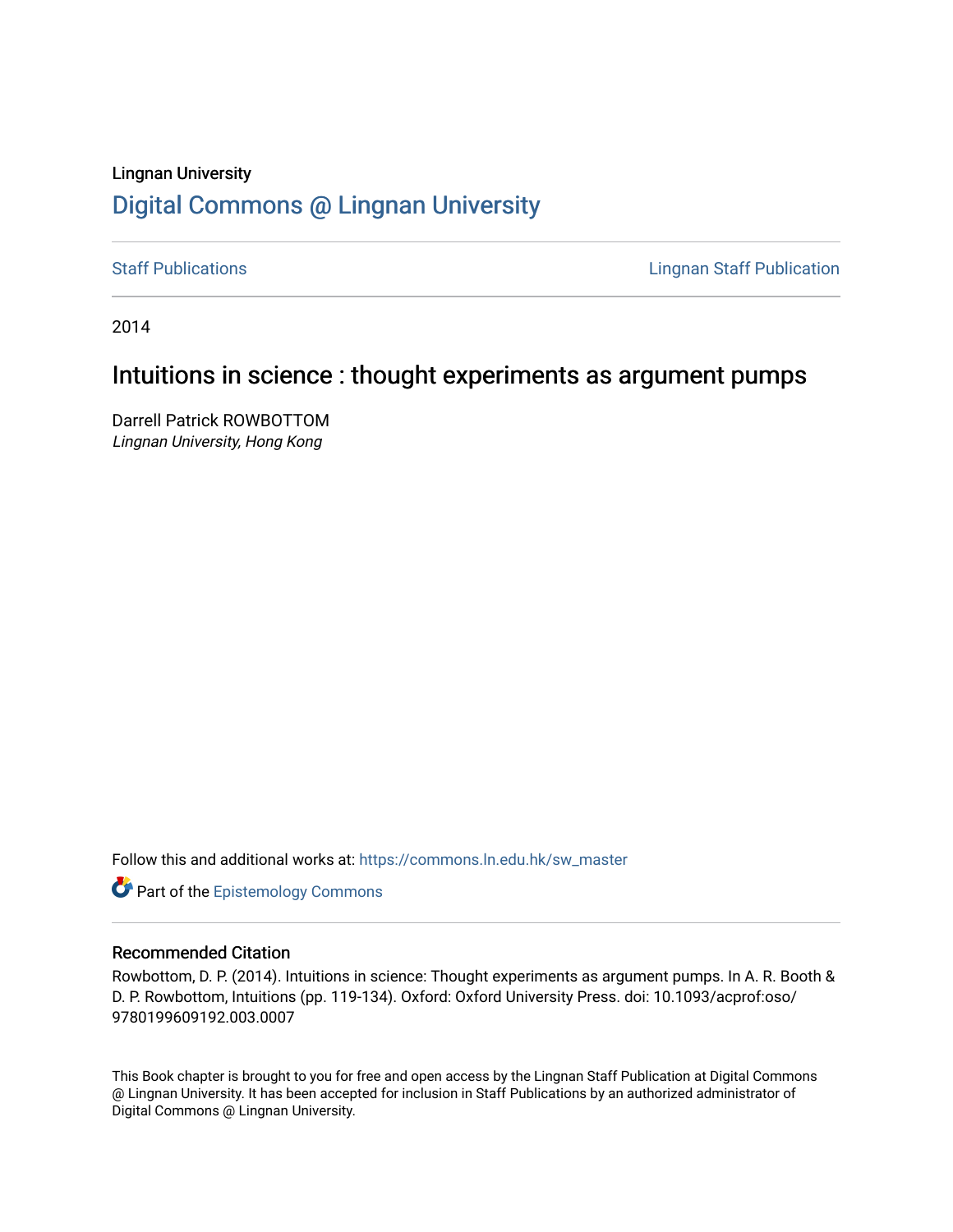# **Intuitions in Science: Thought Experiments as Argument Pumps**

Darrell P. Rowbottom Department of Philosophy Lingnan University

#### DarrellRowbottom@ln.edu.hk

#### **1. Thought Experiments and Intuitions**

If intuitions play a distinctive role in the empirical sciences – if they are significant in scientific method not only in so far as scientists occasionally do logic or mathematics  $-$  then this is presumably in thought experiments.<sup>1</sup> Indeed a rather seductive view, *prima facie*, is that intuitions (and intuition statements) are to thought experiments as perceptions (and observation statements) are to experiments; and as such, that they play an evidential role. (I use 'intuition' to mean 'intuitive judgement'. Following Gopnik and Schwitzgebel (1998: 77), a judgement is intuitive if it is 'not made on the basis of some kind of explicit reasoning process that a person can consciously observe'.<sup>2</sup>) At the very least, this appears to be correct for many thought experiments, such as the one due to Simon Stevin that I will present in the next section.

Thought experiments are interesting because they appear, on the surface, to be means by which to delimit ways the world might be from the armchair. In some special cases, what's more, such delimitation results in only one possibility remaining; and one is then able to derive its actuality. This might not be terribly surprising if the kinds of possibility involved were strictly or narrowly logical – if they merely

<sup>&</sup>lt;sup>1</sup> Naturally there may be other uses. Following Gopnik and Schwitzgebel (1998), for example, one might say that intuitions can be used as hypotheses too. But my own view is that the real work of science goes on in the so-called *context of justification* rather than the *context of discovery*. In short, what we do with our hypotheses when we have them is the crucial part; see Rowbottom (2011a). Nevertheless, it is worth adding that the limits of our imagination (and hence our intuitions) may bear on the realism issue. For example, if our hypotheses are appropriately constrained by experience, and the unobservable world is significantly different from the observable one, then this tells against scientific realism. See Rowbottom (2012).

<sup>&</sup>lt;sup>2</sup> For a treatment of the many different uses of 'intuition', see Jenkins (This Volume).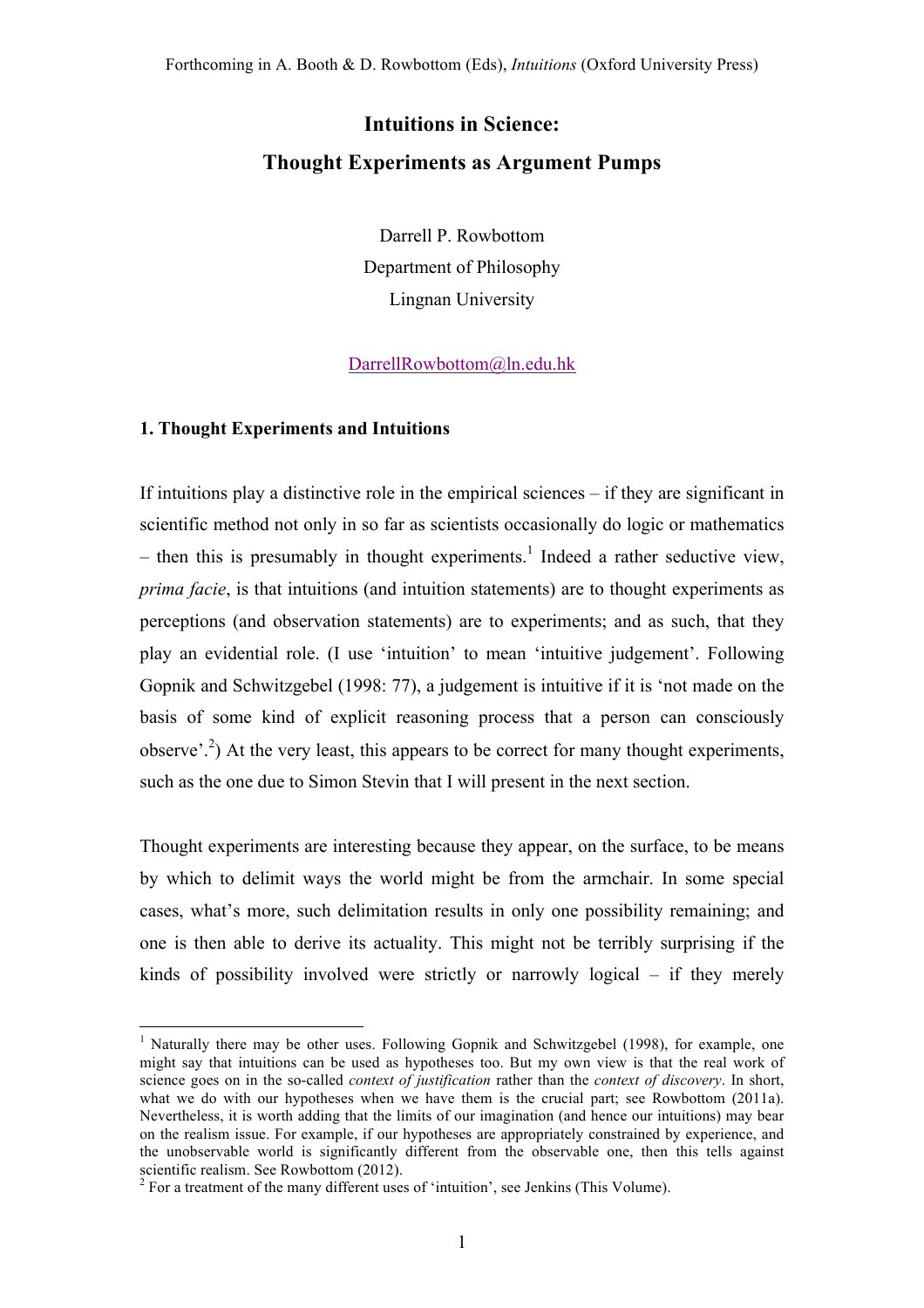concerned the laws of logic and the definitions of terms, e.g. recognitions that an object cannot be light and heavy simultaneously – but they sometimes appear to be metaphysical or nomic.

This paper is written with a spirit of humility. I do not think that we are in a position to determine what thought experiments in science rest on (and the nature of the intuitions therein); instead, I believe the best we can do is to explore the possibility space, and continually refine the various resultant positions in response to immanent and transcendent criticisms.<sup>3</sup> This is a kind of gentle progress where we get a better understanding of the options, and their relative merits and demerits; and I think it is progress worth making. Personally, I am interested in the prospects of the view that thought experiments (and the intuitions therein) rest, ultimately, on experience. In particular, I am concerned with articulating and defending the claims that: (A) the raw conceptual materials of natural scientific thought experiments are derived from experience; and (B) our 'intuitions' about how these concepts interrelate also derive from experience (where this includes learning how to use words, e.g. by ostensive definition). Call this *scientific intuition empiricism*, to be contrasted with *scientific intuition rationalism* (which involves the denial of at least one of these theses). I will try to persuade you of its viability and attractiveness, by appeal to theoretical virtues such as simplicity, but I do not think I have any evidence that it is true. (Equally, I don't think its opponents have any evidence that it is false). But naturally, those who disagree with my stance on inference may think that I succeed in doing rather more than I take myself to be capable of!

After giving an example of a thought experiment, I will look at one of the most developed – and one of the most bold and interesting – versions of scientific intuition rationalism, which is due to James Robert Brown. I will then endeavour to tease out a novel problem for this. My strategy is to be as sympathetic as possible, and to buy into many of Brown's premises that I personally reject, rather than concentrate on the more foundational issues that divide us. In short, I am aiming for an immanent

 $\frac{1}{3}$  This is mainly because of my stance on ampliative inferences, i.e. that they are not truth-conducive in science itself, let alone in (relatively) speculative metaphysics and epistemology. In this kind of context, in particular, inference to the best explanation is often appealed to; but I take this to be pragmatic, at best. (One problem, of course, is that we cannot be sure what needs explanation and what doesn't; we have to have a terminus somewhere.) For more on this, see Rowbottom (2011a).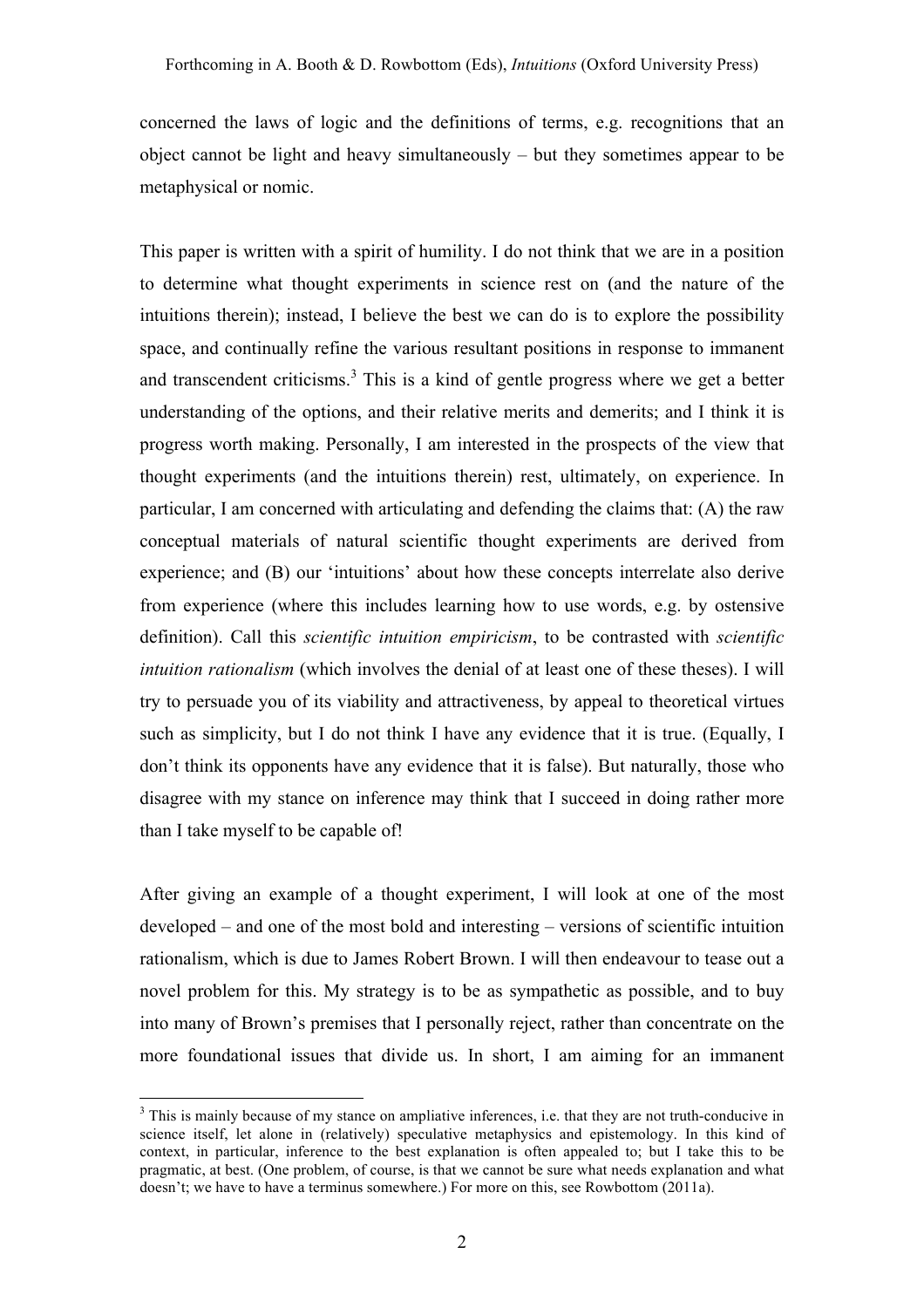approach to criticism; and one of the virtues of this, I hope, is that it will help the reader to seriously entertain Brown's position on intuitions and thought experiments.

I will subsequently devote my attention to an alternative account of thought experiments championed by John Norton, according to which they are arguments. I will argue that this is not quite correct either, with reference to different understandings of the thought experiment of Stevin, but that thought experiments are best seen as argument *pumps*. In this, I will suggest, they are similar to actual physical (or 'real') experiments.

#### **2. Stevin's Thought Experiment**

Before I launch my discussion of different accounts of thought experiments, it will help to have an example in mind; the one I choose is not only a personal favourite, but also has special significance in the account of Brown that I discuss in the next section. It concerns a contemporary of Galileo's, namely Simon Stevin, who derived the Principle of the Inclined Plane by considering a string of equally spaced balls, each of equal mass, draped over a triangular prism. (If liked, one may follow Ernst Mach in instead imagining a uniform chain.)



*Figure 1*

*Stevin's Thought Experiment*

Stevin's reasoning was simple but brilliant. First, the chain will remain stationary. Second, the lower portion of the chain (between S and V below the prism) is symmetrical, and therefore pulls the remainder of the chain (between S and T and T and V) equally clockwise and anti-clockwise. Now we need only imagine cutting the chain at S and V, and can see that the remainder of the chain will remain stationary.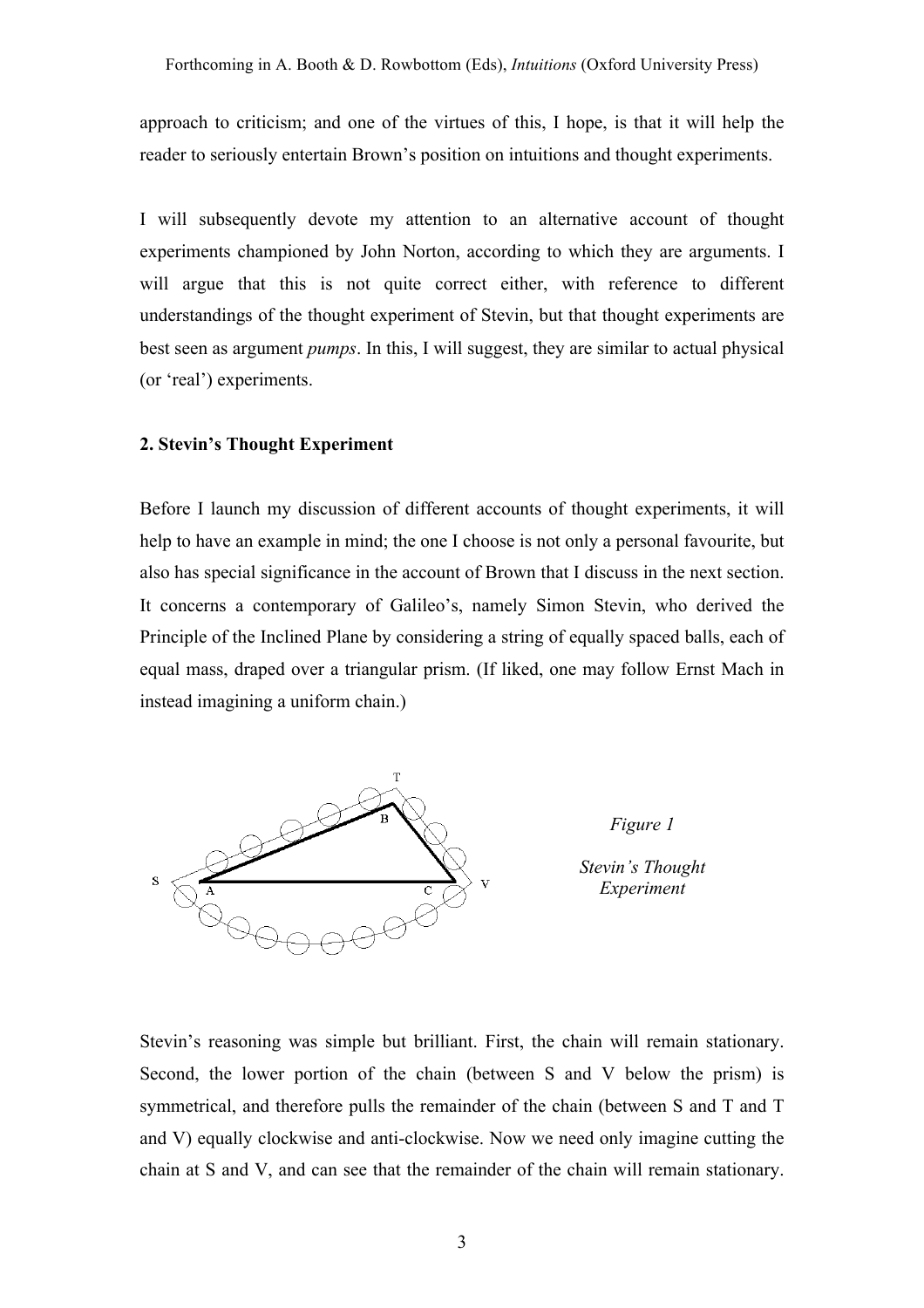'Hence: on inclined planes of equal heights equal weights act in the inverse proportion of the lengths of the planes' (Mach 1893: 34). We have our principle of mechanics.

Where does an intuition enter? At the very least, this is in the initial claim that the chain will remain stationary; whether there are any intuitions involved in the other steps, or whether appeal to (either folk or somewhat more developed formal) physics is all that is needed, we can leave as moot. Personally, I am sympathetic to what Mach says here: that we expect the chain not to move on the basis of our experience of similar scenarios, e.g. of hanging a coat on a peg. Others take a different view.

Before we continue, I should point out that some might object to the very way that I have presented the thought experiment. I said only 'the chain will remain stationary'; and this follows the summary of Mach (1893: 34), according to which, 'the assumption from which Stevin starts [is] that the endless chain does not move'. But Brown (2010: 3) treats matters rather differently, by starting instead with only the upper portion of the chain present on the triangular prism (i.e. between S and V *on top of* the prism). He continues:

How will the chain move? ... There are three possibilities: It will remain at rest; it will move to the left, perhaps because there is more mass on that side; it will move to the right, perhaps because the slope is steeper on that side. Stevin's answer is the first: it will remain in static equilibrium. The second diagram below [equivalent to my figure 1] clearly indicates why. By adding the links at the bottom we make a closed loop which would rotate if the force on the left were not balanced by the force on the right. Thus, we would have made a perpetual motion machine, which is presumably impossible.

An interesting question, which I will come back to, is whether Brown and I have presented two different (but highly similar) thought experiments. (In fact, Mach's initial presentation was different again; so, as we will later see, is a reconstruction due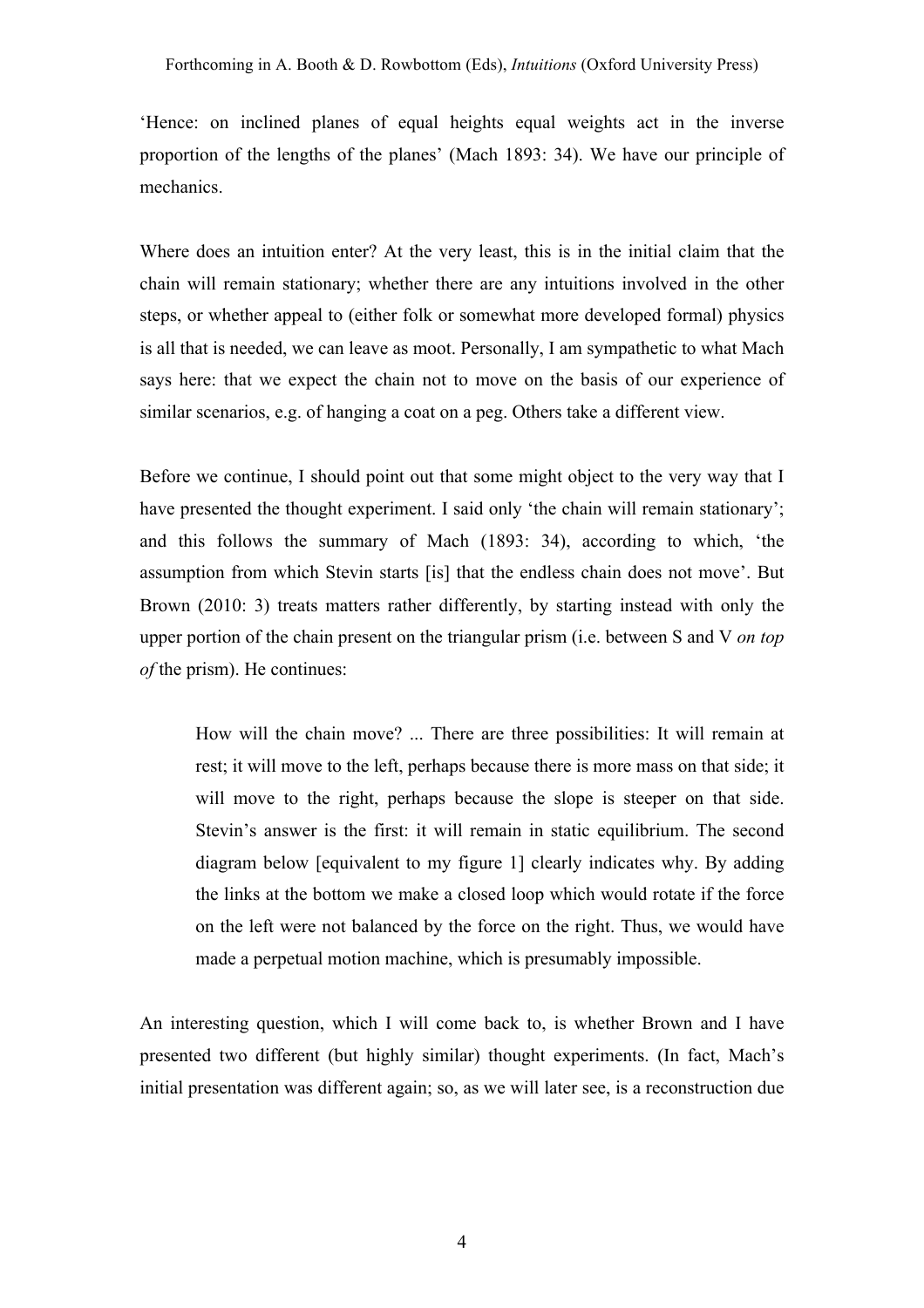to Norton  $(1996)^4$ ) But I wish to emphasise that Brown  $(2010: 4)$  thinks: 'The assumption of no perpetual motion machines is central to the argument, not only from a logical point of view, but perhaps psychologically as well.' My presentation did not mention perpetual motion at all; nor do I think it should have. When Brown writes of 'three possibilities', I see infinitely many possibilities. The chain could move for *n*  seconds and stop (and maybe start again *m* seconds later, and so on, but not perpetually). Or have a small propensity to move and a large propensity not to move. Or explode. Or transmute into a bird and fly away. That is, I think, for all we know independently of experience.

Presumably Brown would agree that these are possibilities, of a logical variety, if pushed. Ultimately, our disagreement would be on *why* it is reasonable to disregard them, or to rule them out. We will return to this.

## **3. Brown's Account of Thought Experiments**

Brown (1991, 2001) argues that we can grasp some laws of nature *a priori*, by intuition alone. To some, this view will appear absurd. But it is less so, at least, when it is set in proper context. First, Brown has an independent view that intuitions play a central role in mathematical inquiry, in so far as they allow us to comprehend mathematical entities *qua* abstracta; and hence, they already play a role in science, albeit indirectly, in so far as mathematical results are required in science.<sup>5</sup> Second, Brown thinks that laws of nature should be understood to reflect connections between universals, following Fred Dretske (1977), Michael Tooley (1977), and David Armstrong (1983). In the words of the latter:

 $\frac{4}{1}$  Here's what Mach (1893: 33) initially says, considering the scenario in figure one: 'The chain will either be in equilibrium or it will not. If we assume the latter to be the case, the chain, since the conditions of the event are not altered by its motion, must, when once actually in motion, continue to move forever, that is, it must present a perpetual motion, which Stevinus deems absurd. Consequently only the first case is conceivable. The chain remains in equilibrium.' I discuss this presentation in detail later.

<sup>5</sup> Note also that nothing I say here questions the existence of mathematical *explanations* of physical phenomena, as suggested by Mark Colyvan (2001) and Alan Baker (2005).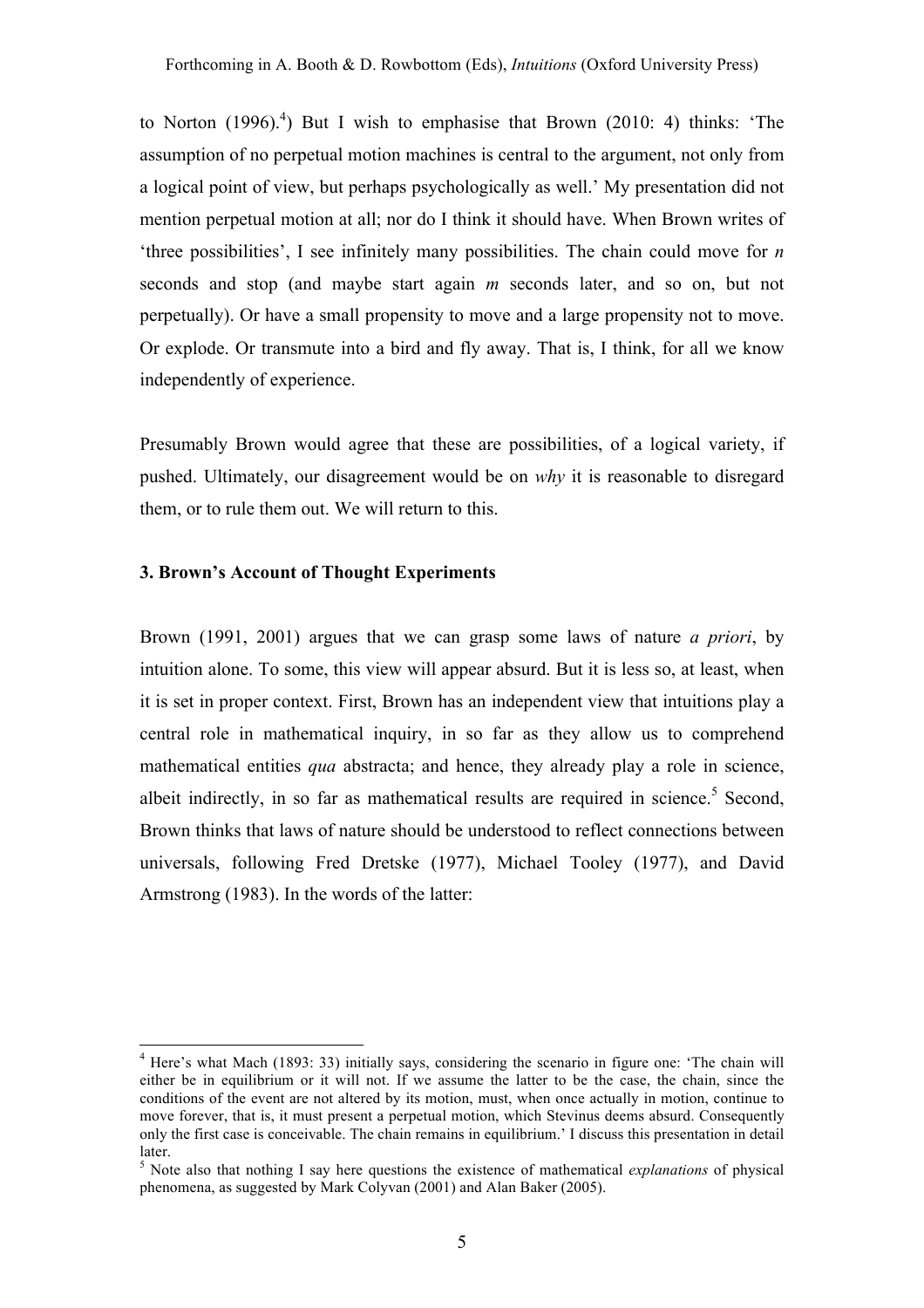Suppose it to be a law that *F*s are *G*s. *F*-ness and *G*-ness are taken to be universals. A certain relation, a relation of non-logical or contingent necessitation, holds between *F*-ness and *G*-ness. (Armstrong 1983: 85)

Brown also holds this view independently of his view on intuitions, in light of the problems with other accounts of laws, especially the regularity account championed by the likes of Alfred Ayer (1956). In particular, the notion that laws are just universal statements to which we take particular attitudes runs the risk of conflating epistemic and metaphysical issues, according to some philosophers. The line goes that there may be laws even if we cannot identify them. So even if we can only glean whether a given regularity lacks exceptions – in fact, on my own view, it is hard to see how we could even do that<sup> $6 - it$ </sup> does not follow that some regularities are not 'special', in so far as they are necessary in some non-epistemic sense.

I am unconvinced that we should be Platonists concerning mathematics – unconvinced, in particular, that the prospects for an empiricist line on mathematics are as bad as Brown (2010: 75–78) suggests – and also doubt that the regularity view of laws, or a somewhat more sophisticated derivative form of anti-realism concerning laws, is dead. But naturally I cannot treat these issues seriously in this chapter. So what I propose to do is just to accept these premises of Brown. If anything, this stacks the deck against empiricism concerning thought experiments.

Now Brown (2010: ch.2) also develops a taxonomy of thought experiments, as depicted in figure 2. The overarching division is between destructive and constructive types. The former refute and/or disconfirm existent theories/hypotheses. The latter result in new findings. They may articulate existing theories (in mediative cases), lead to the positing of theories (in conjectural cases), or result in (and confirm) new theories (in direct cases).<sup>7</sup> There is also a special class of thought experiments, Platonic ones, which are simultaneously destructive and constructive (and direct).

 $\frac{1}{6}$  See, for example, Rowbottom (2010).

<sup>&</sup>lt;sup>7</sup> Conjectural cases are different from direct cases in so far as they do not result in any one theory in particular. Rather, the 'point of such a thought experiment is to establish some (thought-experimental) phenomenon; we then hypothesize a theory to explain that phenomenon' (Brown 1991: 40). Stevin's thought experiment, which Brown classifies as direct, does not seem to be like that. It appears instead that a lone theory 'falls out'.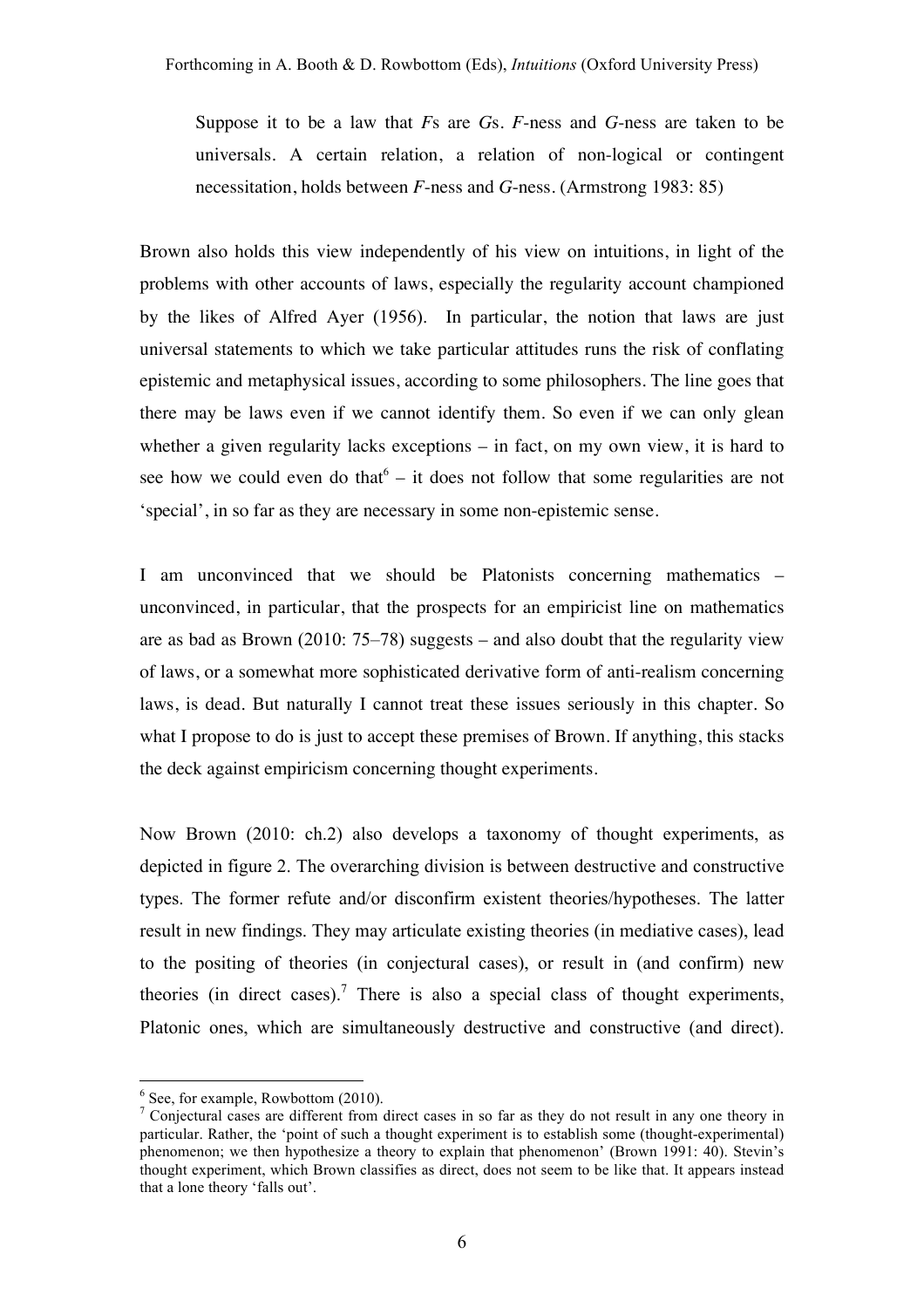TE *Figure 2* Destructive Constructive  *Brown's Taxonomy of Thought Experiments*Direct Conjectural Mediative

Platonic



Now according to Brown (2010: 40), Stevin's thought experiment, discussed previously, is direct but not Platonic because it does not contain a destructive component; specifically, it is not true that it 'destroys or at least presents serious problems for a theory' (Brown 2010: 33). However, it seems to me that the distinction between direct and Platonic is arbitrary *from an epistemic perspective*, in so far as it historically contingent. To be more specific, any direct thought experiment will implicitly rule out (or tell against) theories that are inconsistent with those that it tells in favour of. Imagine, for example, that Stevin had started with the general theory that 'For any non-looped chain, there will be at least one triangular prism – with angle ACB at an appropriate value, between zero and ninety – that it will fall off when draped over'. (Perhaps he did start with this theory, as a matter of fact, but abandoned it in his presentation of the thought experiment.) Then the thought experiment would have been Platonic, it seems to me, and have involved grasping contingent relations between universals on Brown's view. I therefore take it to be a pertinent example. (Note, nonetheless, that nothing I will argue in the remainder of this section requires that Stevin's thought experiment be classified one way or the other. My argument will still go through.)

Having accepted many premises that I personally reject, I will now argue that empiricism concerning thought experiments is nonetheless a reasonable position, due to a key lacuna in the Platonic account of Brown. This involves a mystery that lies at its heart, concerning how we perceive/intuit relations between universals. But before I come to explain this, there is an important caveat.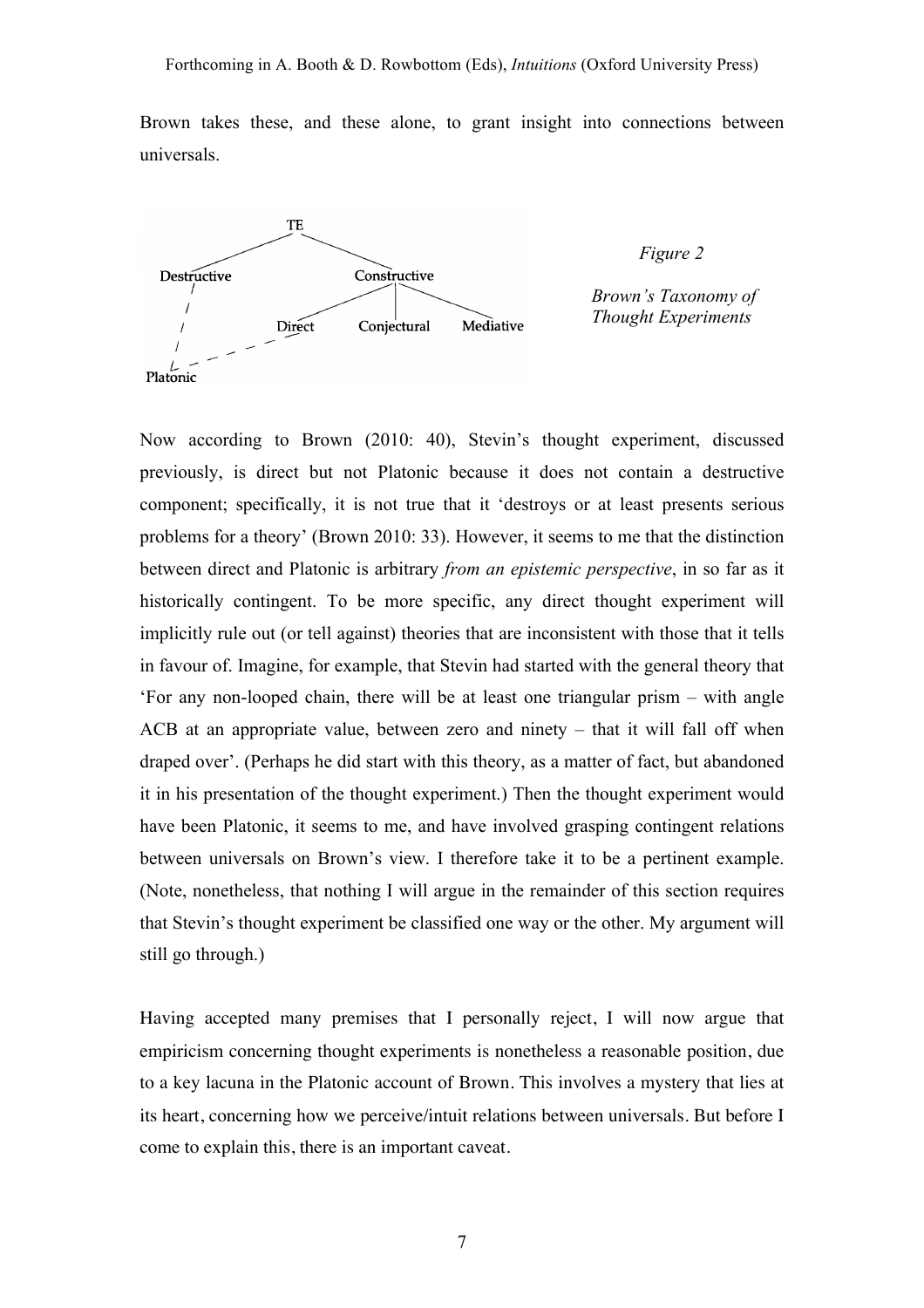It may be tempting to think that intuitions are mysterious in a way that perceptions are not at all, but I follow Brown (2010: 81–82 & 108) in thinking that this is a mistake. Even if we take all of our physics at face value – in a way that I, as a philosopher with skeptical tendencies, am hesitant to  $do - it$  seems that our story ceases at a crucial juncture. Electromagnetic waves of a range of frequencies enter the eye, forming an image on the retina. Waves of particular frequencies cause our photoreceptor cones (and/or rods, and/or ganglions) to fire, meaning that the photoreceptive pigments in these change conformation. Ultimately, through a complex biochemical pathway, this results in a membrane potential and an electrical signal being generated. In some cases, e.g. in the case of rods, this signal is strongly amplified (so that even a lone photon can be detected).

But now what? I do not claim to be an expert in neuroscience, but I know that although the story may go on a little further, i.e. that we may be able to say which parts of the brain 'light up' when we're seeing things (rather than, say, when we have our eyes closed), it ends before it gets anywhere near explaining how we generate perceptual beliefs. To see this, just consider the distribution of photoreceptor cones, which are primarily responsible for our colour vision in daylight, in the eye. They are most densely packed in the central region (about 2% in total) of the retina, the macula, which we use when we perform tasks that require higher resolution vision (such as reading) than is needed, say, to be aware of movement. Yet although this explains some aspects of our visual experiences, e.g. that things appear sharper in the centre of our visual fields, it fails to explain others. $8$  For example, why do so many people fail to notice when they are losing peripheral vision (when they *would* notice if their macula degenerated)? Saying that half of the visual cortex is devoted to processing macular signals does not answer the question. Even if we add the dubious assumption of mind-brain identity, and disregard the problem of qualia, what precisely *is* the brain doing? There are gaps between photoreceptor cones. But there are no gaps in our visual field. We don't *really* understand what is going on. And this is after granting much far more than I ever would if pushed.

 $\overline{a}$  Even here, I am perhaps being too generous. In the words of Rossi and Roorda (2010): 'Visual resolution decreases rapidly outside of the foveal center. The anatomical and physiological basis for this reduction is unclear.'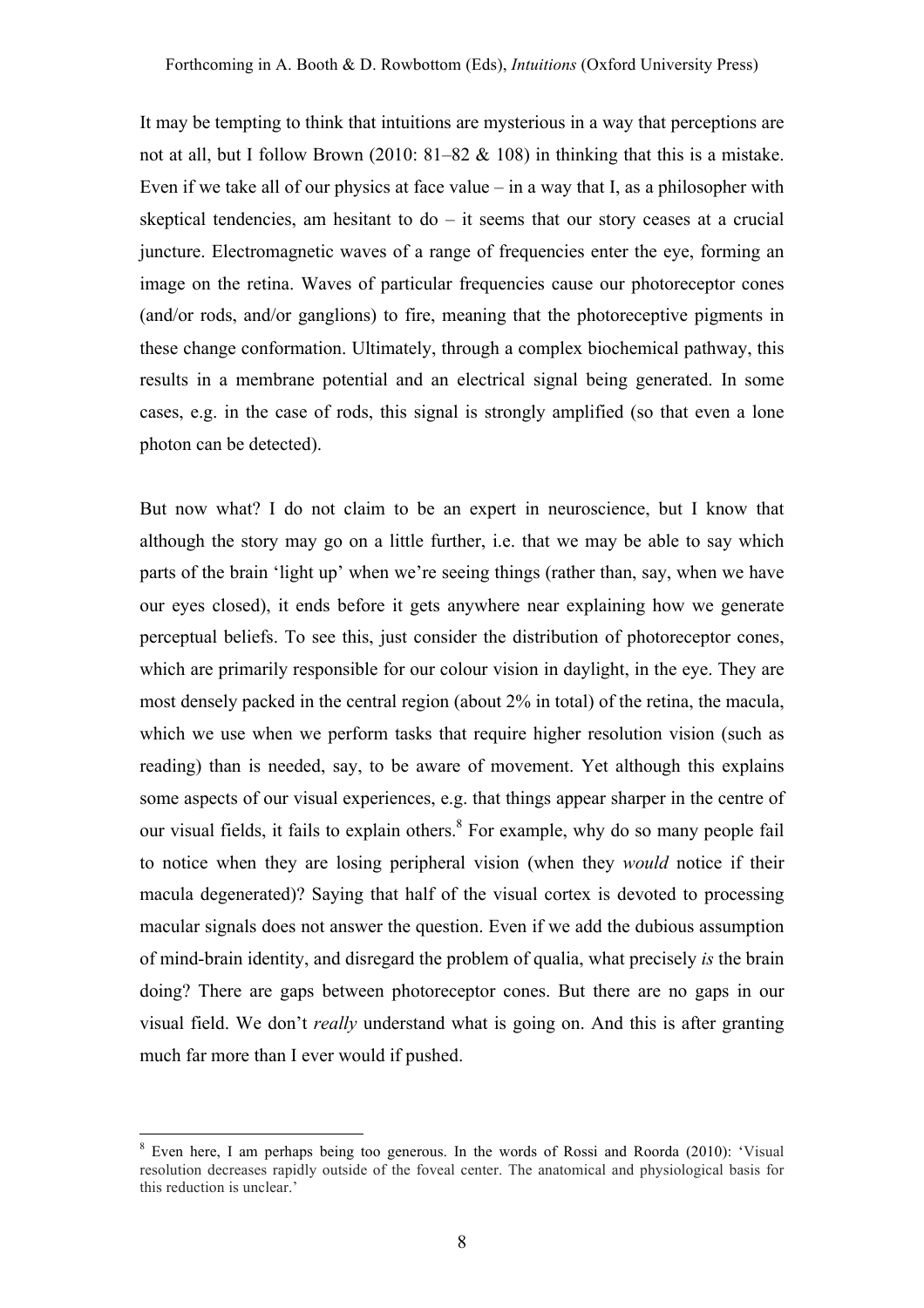In fact, it is plausible that the mystery of perception underlies several traditional debates in philosophy of science, in so far as (often relatively undefended) assumptions about perception serve to influence stances on the aim of science and the means by which to achieve it. For Mach (1893), for example, the aim of science is to save the phenomena just because there are no physical objects, above and beyond bundles of sense impressions, to speak of. And for Bas van Fraassen (1980), the distinction between the observable and the unobservable has special significance, in part if not in whole, because he is a direct realist.<sup>9</sup> So on this view, we do not *infer* the existence of observable physical things, in the way we do the existence of unobservable physical things on the account of a scientific realist.

However, I *do* think that there is a key mystery in Brown's account that lacks a correlate in our best accounts of perception, and which may be avoided by appeal to (relatively uncontroversial claims concerning) perception. Let's start, to reiterate, by accepting Brown's premises; let's imagine that there are universals, genuine intuitions involving abstracta in mathematics, and that laws of nature involve connections between universals.

But now let us consider *how* we come to be acquainted with – or to use the language of Bertrand Russell (1911), gain knowledge by acquaintance of – the universals relevant to the laws of natural science. The short answer, again following Russell (1912), appears to be that this is via *their instantiation by observable things*. So in short, we become acquainted with universals such as circularity via acquaintance with circular concrete things.<sup>10</sup> At the very least, there are many universals used in scientific laws that we would not have become acquainted with in the absence of specific sensory modalities. It is uncontroversial, for example, that no human can

 $9$  James Ladyman (2000) concurs that van Fraassen appears to be a direct realist. At the very least, it is clear from the following passage that he is not an indirect realist:

Such events as experiences, and such entities as sense-data, when they are not already understood in the framework of observable phenomena ordinarily recognized, are theoretical entities. They are, what is worse, the theoretical entities of an armchair psychology that cannot even rightfully claim to be scientific. I wish merely to be agnostic about the existence of the unobservable aspects of the world described by science—but sense-data, I am sure, do not exist. (Van Fraassen 1980: 72)<br><sup>10</sup> A critic might urge that we only ever see approximately circular things, after Plato. However, this

seems presumptuous in so far as we may possess sense impressions, distinct from the physical things we observe, or at least *ways of perceiving circularly* (on an adverbial theory of perception). In any event, for present purposes I am content to accept that seeing things that *approximately instantiate*  some universal is sufficient for grasping that universal.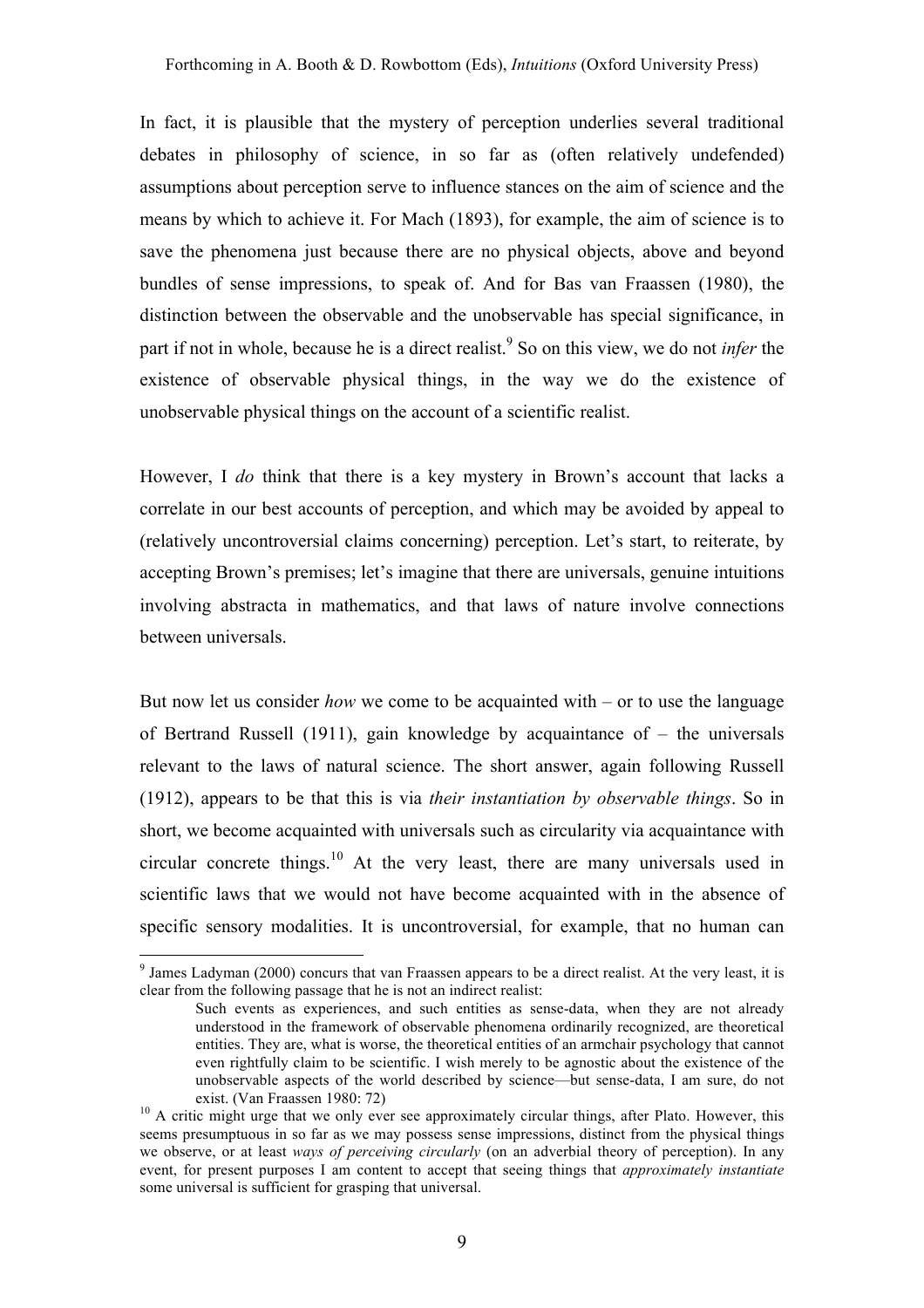grasp redness unless they have seen a red thing; so if we were all born blind, and remained blind, no-one would speak of redness at all. It is also hard to deny that experience is the sole means by which we become acquainted with the universals *that are the special concern of natural scientific theories*; those relating to charge and mass, for example. And Brown does not offer any argument to the contrary.

So far, there is no problem for Brown's view. But let us now ask how we become acquainted with the *contingent* relations between universals that Brown discusses. Let us concede, for the sake of argument, that some *necessary* relations are apparent; let's accept it is clear that all circular objects are shaped objects, for instance, due to a connection between the relevant universals (circularity/circular-ness and shapedness). (As the connection between these two kinds of property is manifest, it seems we *must* accept this when we've granted the existence of the universals.<sup>11</sup>) This presumably entails that we have the ability to intellectually grasp some *metaphysical*  modalities. But how about the *contingent* relations that Brown takes to be the basis of scientific laws, i.e. that determine modalities in the *nomic* dimension? How exactly does one spot the connection between being extended and being massive, for example?

Here, I contend, Brown has nothing to say. But the empiricist who buys into the same account of laws may, by contrast, say that we come to posit (and perhaps even confirm the existence of) such connections through experience of *co-instantiation* of the relevant universals.<sup>12</sup> There is a long tradition in the philosophy of science of thinking in this way, which goes back to at least Francis Bacon (1620).

Moreover, the empiricist can explain why we only *sometimes* spot the contingent connections between universals; this is because we only sometimes spot that the universals in question are co-instantiated, and/or only sometimes pay attention to the relevant patterns of co-instantiation. I cannot see a rival rationalist story. In summary,

 $11$  I should add that I think that there is a mere conceptual necessity, not a metaphysical necessity, here. For the record, I do not believe in universals.

<sup>&</sup>lt;sup>12</sup> For an anti-inductivist, which Brown (2010: 32) is emphatically not, the desirability of appealing to intuition may be greater. This is because experience could only ever lead us to falsify claims about how universals were contingently linked. It could never confirm them. See Rowbottom (2010).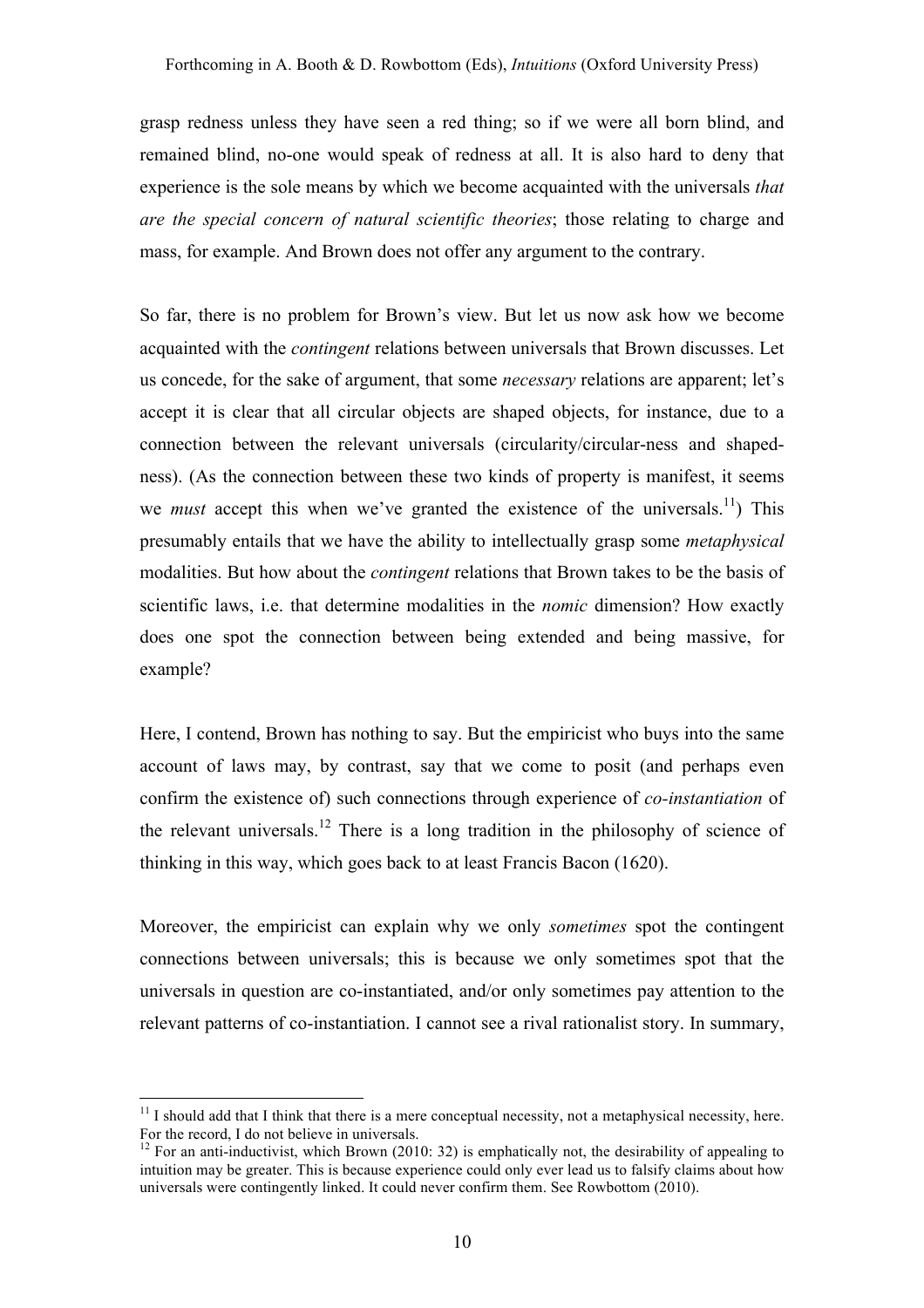then, the empiricist is able to provide an answer to two questions that the rationalist cannot *on Brown's very own preferred account of laws*.

## **4. Norton on Thought Experiments as Arguments**

If Brown's account of thought experiments is rejected, then what are we to put in its place? The most popular alternative, which has been championed by Norton (1991, 1996, 2002, 2004) in a series of papers, in which he covers an impressive array of historical examples, is that thought experiments are simply *arguments* which:

*(i) posit hypothetical or counterfactual states of affairs, and (ii) invoke particulars irrelevant to the generality of the conclusion.* (Norton 1991: 129)

What *kinds* of arguments are they? 'A very broad range of argument forms should be allowed… [including] inductive argument forms.' (ibid.) And it follows that some thought experiments are considerably better than others: 'A good thought experiment is a good argument; a bad thought experiment is a bad argument.' (Norton 1991: 131) It would therefore seem that deductive cases, where the 'particular-free conclusion follows deductively from the premisses' (ibid.) are exemplars of good thought experiments; and gladly, Norton (1996: 350) thinks Stevin's is just such a case.

So on Norton's view, we can decide between empiricism and rationalism concerning scientific thought experiments by examining the grounds for belief in (or sources of) their premises.<sup>13</sup> (Naturally it might turn out that neither epistemological view is correct across the board; the premises of different thought experiments may be grounded in a variety, even a wide variety, of fashions.) In the case of Stevin's thought experiment, at least as I have presented it, experience appears to be enough. It is a matter of experience that chains don't move in actual circumstances similar to those hypothetical circumstances outlined by Stevin.

<sup>&</sup>lt;sup>13</sup> Indeed, Norton (1991: 142) states: 'I do not rule out the possibility that thought experiments can allow us to gain access to universals as Brown argues. However I urge that they may do so only insofar as these universals can be accessed via argumentation.'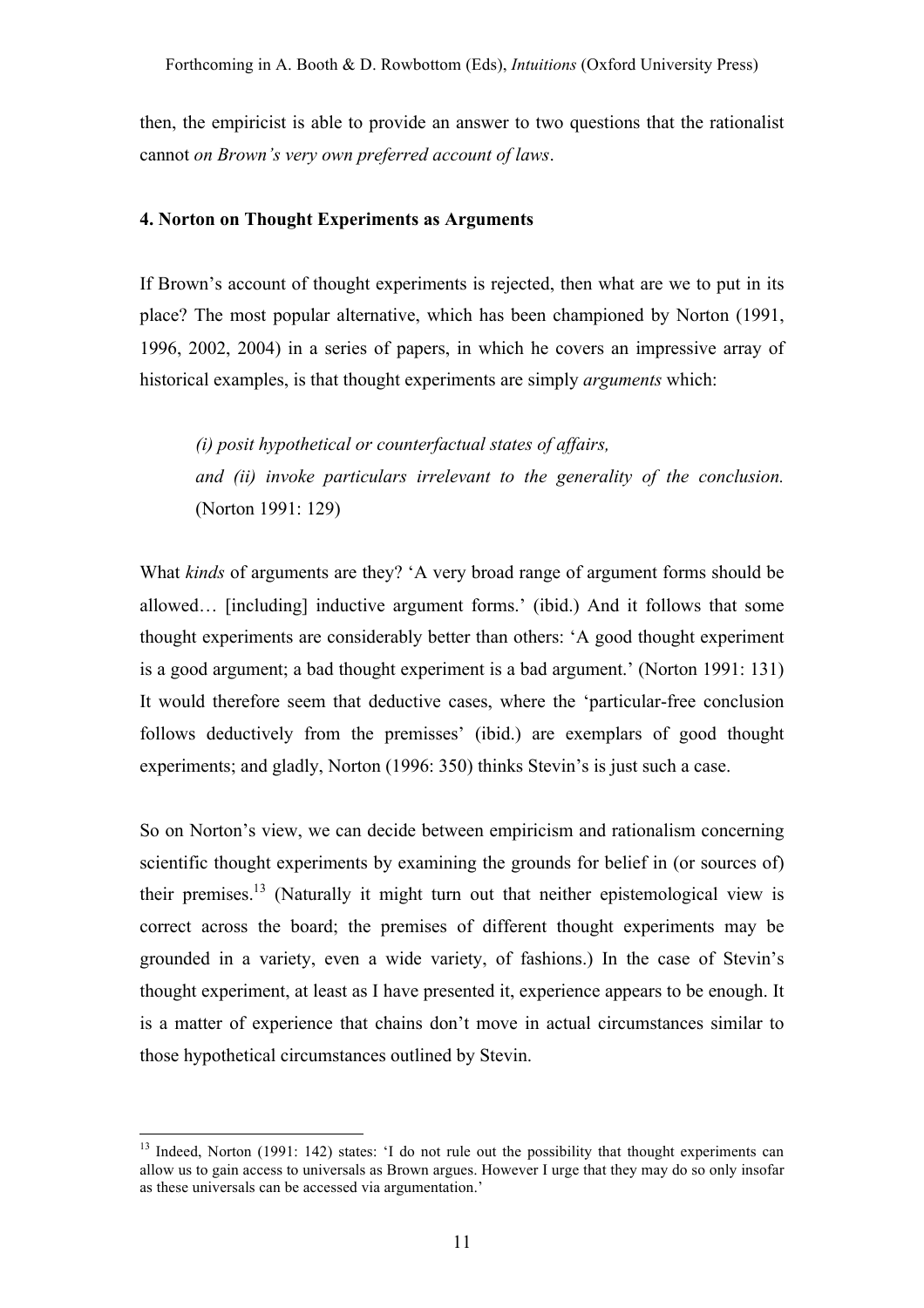But are all thought experiments really arguments? Michael Bishop (1999) argues convincingly that they are not, by asking us to consider a well-known exchange between Niels Bohr and Albert Einstein. Without getting bogged down in unnecessary detail, the story is as follows. Einstein presented a thought experiment that he took to refute a view of Bohr. And although Bohr could not respond satisfactorily at the time, he was able to do so the very next day *by discussing the same hypothetical/counterfactual circumstances*. What's more, Einstein agreed with Bohr's response; he accepted, that is to say, that he had previously been mistaken.

Now Bishop's concern is that this would mean that Einstein *changed his mind* about what was a good argument on Norton's view. In the words of Bishop (1999: 539– 540):

[On Norton's view,] two tokens of a thought experiment are tokens of the same thought experiment-type if and only if they are tokens of the same targument [thought-argument] type…

[But] the assumption that the arguments Bohr and Einstein proposed were type-identical makes a muddle of the episode. Consider what happened. At first, Einstein proposed a t-argument that Bohr did not accept… Later, Bohr proposed a t-argument that forced Einstein to disown his original t-argument. Here is what one must say if one believes that Einstein and Bohr were presenting tokens of the same t-argument-type: Bohr did not accept Einstein's t-argument, so he presented Einstein with a token of that same argument; and then when faced with a token of his own t-argument, Einstein proceeded to disavow that very argument.

But might Norton not respond by suggesting that Bohr presented a different (type of) thought experiment in response to Einstein? Bishop (1999: 540) suggests that this is wrong because 'Einstein could have rightly accused Bohr of changing the subject', and he did not. So the natural thing to say, Bishop thinks, is that Einstein and Bohr were discussing the same (type of) thought experiment, but developed *different* arguments on the basis of it.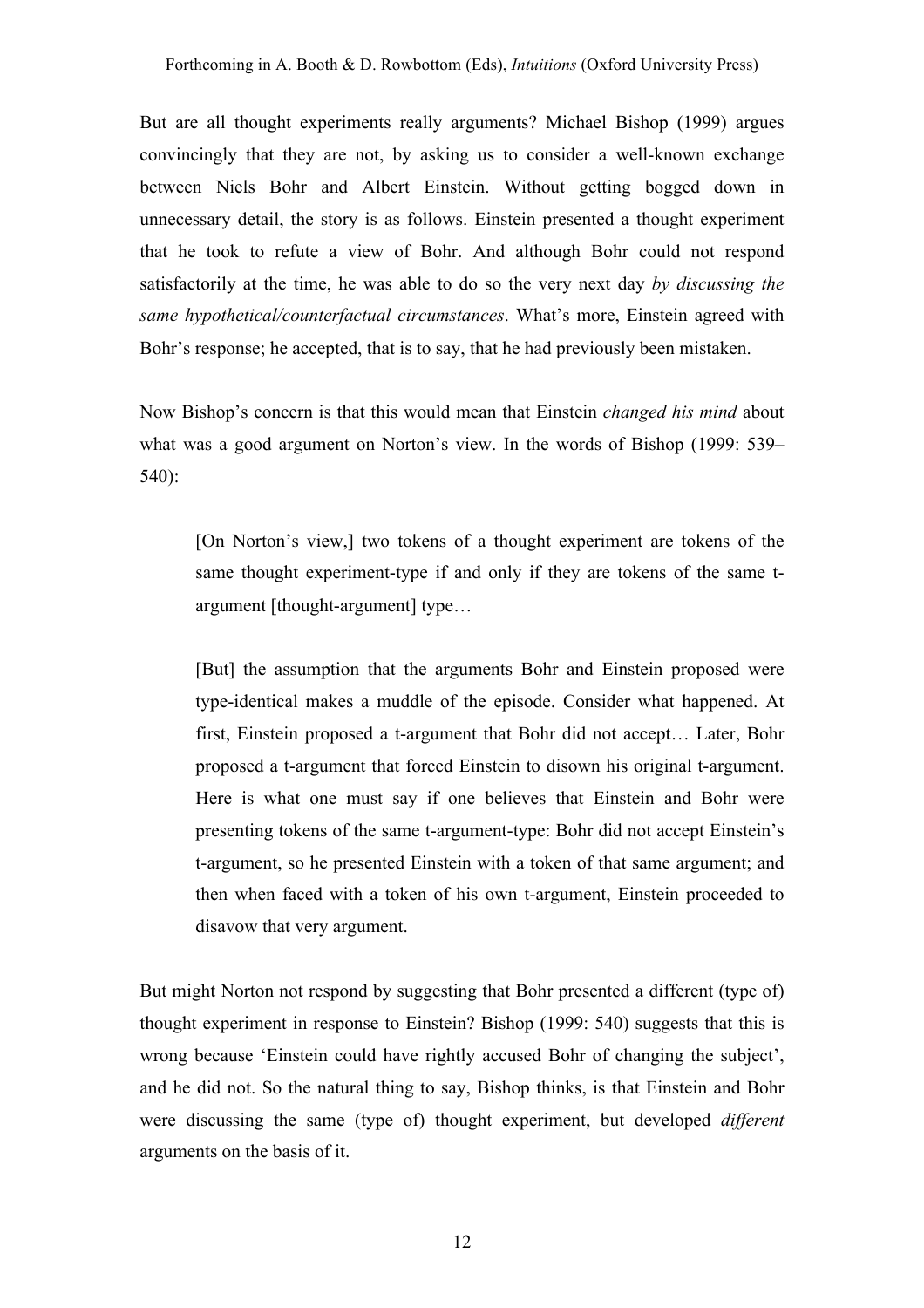However, Norton (2002) has a convincing response. He points out that the thought experiments (and thus arguments) might be construed as different yet highly similar. In particular, he suggests that there is just one key difference: Einstein's thought experiment occurs in classical spacetime, whereas Bohr's occurs in relativistic spacetime. As such, Einstein could not reasonably have accused Bohr of changing the subject. Rather, it became clear that his initial thought experiment (implicitly) presumed that his very own view of spacetime was incorrect! The relevance of Bohr's thought experiment, which introduced relativistic considerations but was otherwise identical, was evident.

# **5. Thought Experiments as 'Argument Pumps'**

I agree with the verdict of Bishop (1999) that thought experiments are not arguments, but wish to argue for it with a different example. Specifically, I wish to return to Stevin's thought experiment, and consider how different philosophers present it. In particular, I will be interested in the different way that they present the argument for the principle of the inclined plane.

Recall my initial presentation of Stevin's thought experiment; I took it to be a fundamental premiss that the joined string, depicted in figure one, does not move.<sup>14</sup> And I probably took this from Mach (1893: 34), who writes of 'the assumption from which Stevinus starts, that the endless chain does not move' at one point. However, this is not a premiss of the argument presented by Mach (1893: 33) on the page beforehand:

The chain will either be in equilibrium or it will not. If we assume the latter to be the case, the chain, since the conditions of the event are not altered by its motion, must, when once actually in motion, continue to move forever, that is, it must present a perpetual motion, which Stevinus deems absurd. Consequently only the first case is conceivable. The chain remains in

<sup>&</sup>lt;sup>14</sup> This is how I remembered Mach's presentation of Stevin's argument when I began work on this chapter. I also have evidence for this claim, because I have written on Stevin's thought experiment previously in a handbook entry (although this has not yet appeared). See Rowbottom (Forthcoming).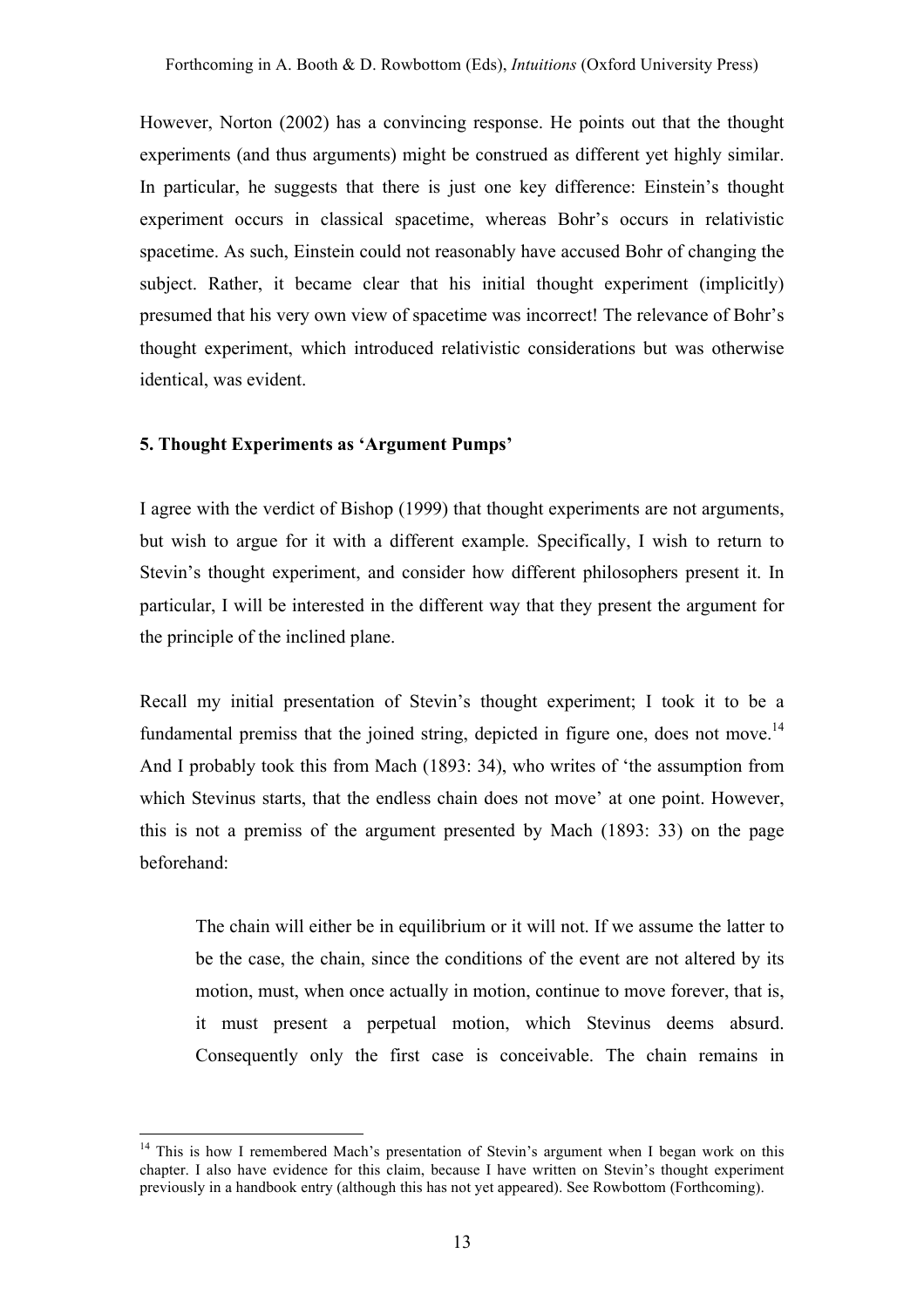equilibrium. The symmetrical portion… may, therefore, without disturbing the equilibrium be removed.

Assuming that the translation is faithful, this treatment is imprecise. Clearly the second case *is* conceivable; I can picture, in my mind's eye, such a chain moving unceasingly.15 Such movement is *judged* impossible because of assumptions such as 'the conditions of the event are not altered by its motion' and 'perpetual motion… [is] absurd'. But there is nothing in the scenario described by Stevin – as depicted in figure one – to suggest that such assumptions are true. These are imported. One might think that 'The chain remains in equilibrium' for many different reasons; indeed, one might be convinced that the chain would not move, as I was, without even considering the notion of perpetual motion. (I believe my conviction rests on experience of other similar scenarios; that is, on old experience.)

Now Brown (2010: 3), as we saw in the initial presentation of Stevin's thought experiment, instead considers an open chain lying over a triangular prism, and then considers what would happen if links were added so as to create the situation depicted in figure one: '[by] adding the links at the bottom we make a closed loop which would rotate if the force on the left were not balanced by the force on the right'. This proceeds in the opposite direction to Mach, who *begins* with the scenario in figure one and asks us to work out what will happen when the string is *cut* at particular points (or more accurately, when the symmetrical portion is somehow 'removed'). I take this to show that it is only central to the thought experiment to consider the difference between two possible setups; the means by which the transition is made is irrelevant. (And in fact, there is no need for a transition at all. It suffices to consider two different chains, draped over two different prisms of the same type.) However, it is fascinating that such transitions *do play a part* in the arguments offered by Mach and Brown. And this suggests to me that thought experiments are not arguments.

I suppose one might instead conclude that Mach and Brown present slightly different thought experiments. This seems rather odd, however, when both take themselves to

<sup>&</sup>lt;sup>15</sup> One might raise the difference between *prima facie* and ideal conceivability, introduced by Chalmers (2002), in an attempt to defend Mach's view. However, it seems to me that the second case is ideally conceivable. See also Sidelle (2002, §1).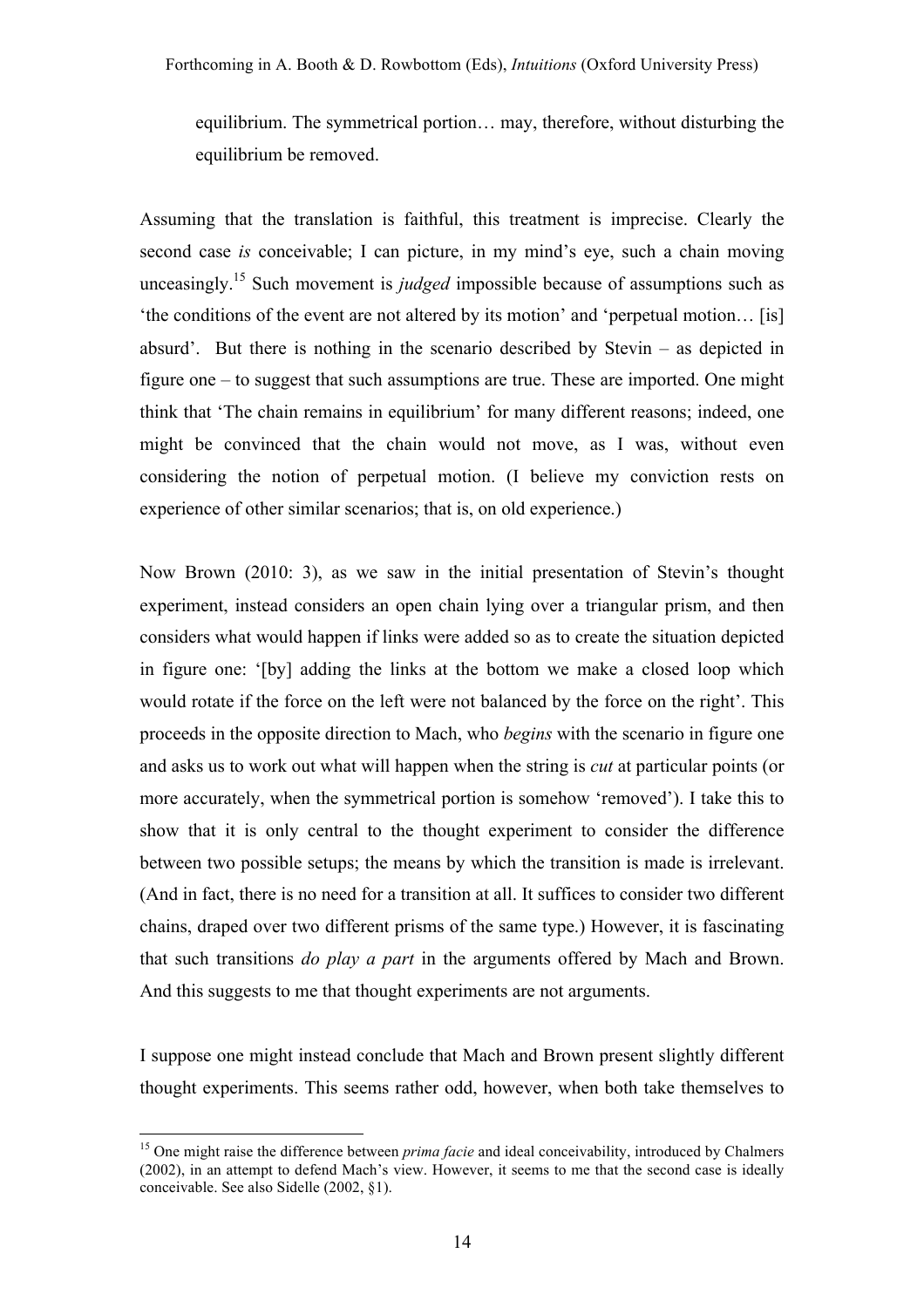be reporting on one and the same experiment. In short, it seems to me more natural to say that they have constructed different arguments on the basis of the same thought experiment than it does to think that they have constructed different thought experiments *as well as* different arguments. I contend that both understood the key point that Stevin sought to make, and the importance that understanding what happens in one kind of setup (with a string/chain forming a closed loop) has for understanding what occurs in another (involving an open string/chain).<sup>16</sup> Bishop (1999: 540) offers an additional line of argument in support of this conclusion, by driving a wedge between the notion of repeating an experiment and that of repeating an argument:

Thought experiments, like real experiments, can be repeated. And in order to repeat an experiment, it is not necessary (or even possible) to duplicate the original in all its details. In fact, if one thinks that an experiment has been botched, it would be folly to try to duplicate it, mistake and all. (Bishop 1999: 540)

Even putting the aforementioned difference of presentation to one side, moreover, there are many other differences in the way Stevin's thought experiment, and/or the argument to be derived from it, are presented. Mach asks us to consider two possibilities; equilibrium and non-equilibrium. Brown asks us to consider three; the chain stays still, the chain moves clockwise, and the chain moves anticlockwise. Mach appears *not* to think the mention of perpetual motion is crucial to Stevin's argument.<sup>17</sup> But Brown (2010: 4) thinks that 'the assumption of no perpetual motion machines is central'. And Norton (1996: 350) seems to agree, when he presents the argument in the following 'capsule form':

1. Assumption: The experimental arrangement is as shown in… Figure 1.

 $16$  Alternatively, an advocate of the view that thought experiments are arguments might suggest that I have reconstructed Stevin's argument in a superior, or simply different, way. Indeed, it seems that Mach (1893), from whom many philosophers will first have learned of Stevin's thought experiment, does a rather fine job of improving on Stevin's lengthy and complicated initial presentation. At the very least, the presentations are strikingly different. See Kühne (2001: 320–322).

<sup>&</sup>lt;sup>17</sup> At least, recall, this seems true if Mach (1893: 34) genuinely thought that 'the assumption from which Stevin starts [is] that the endless chain does not move'. As I earlier pointed out, however, Mach *does* mention perpetual motion in his initial discussion of the thought experiment, just one page before. So perhaps the correct view is that his treatment is not internally consistent, and/or that he had two distinct arguments in mind.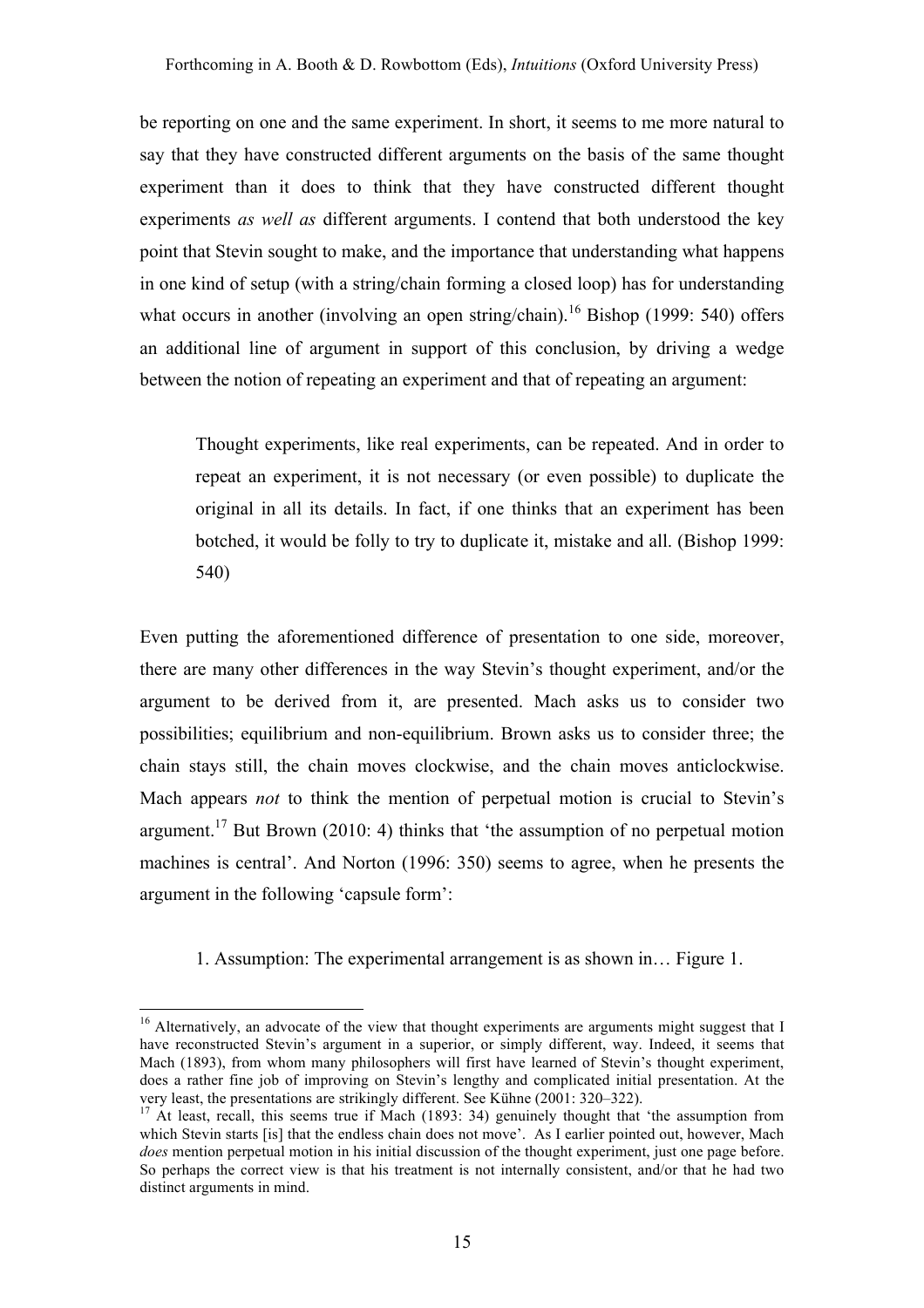- 2. Assumption: Perpetual motion is impossible.
- 3. From 1 and 2: The chain is in static equilibrium.

Let's stick with Norton, for a moment, and also look at his treatment of the scenario depicted in figure one in slightly greater detail:

If the distribution of weight of the chain were to lead it to rotate about the prism, then it would do so endlessly, since the distribution of the homogeneous chain about the prism would be unaltered by such rotation. (Norton 1996: 349)

Again, there are some puzzles here. Why should we assume that the distribution of the homogenous chain about the prism would be *causally* unaltered by such rotation? And must the density of the material forming the chain remain uniform under rotation? (Imagine that the motion warmed the balls on the string to a temperature where they started to melt.) My point in raising these possibilities is just to illustrate how much is being imported in order to make these arguments seem plausible. Certainly it is hard to see *explicitly* how the 'argument is deductive', as Norton (1996: 351) claims, unless we are expected to assume a good deal of physics.<sup>18</sup> But if we

 $Ex = x$  is in equilibrium.

 $Px = x$  is a situation where there is perpetual motion (of Aristotelian type)...

[O]ur three premises are:

- (1)  $∃x(Tx \& x = a)$
- (2) *Ea* ∨ ~*Ea*
- (3) ~∃*x*(*Px*)

Stevin's argument that the rope is in equilibrium can be represented as:

(4)  $\exists x (Tx \& x = a) \& \sim \exists x (Px) \& (Ea \lor \sim Ea) \rightarrow Ea$  (claimed logical fact)

(5) *Ea* (by 1, 2, 3, 4 and some logical cousin of *modus ponens*)

In short, my worries concern premiss four, which I take Norton to be arguing for in the previous quotation.

 $18$  It may help to compare the more detailed reconstruction of Laymon (1990: 170):

 $Tx = x$  is a situation of the sort described by Stevin, namely, one where there's a prism with hypotenuse parallel to the ground, with a rope wrapped around it that has equally spaced balls attached and that is friction free, &c.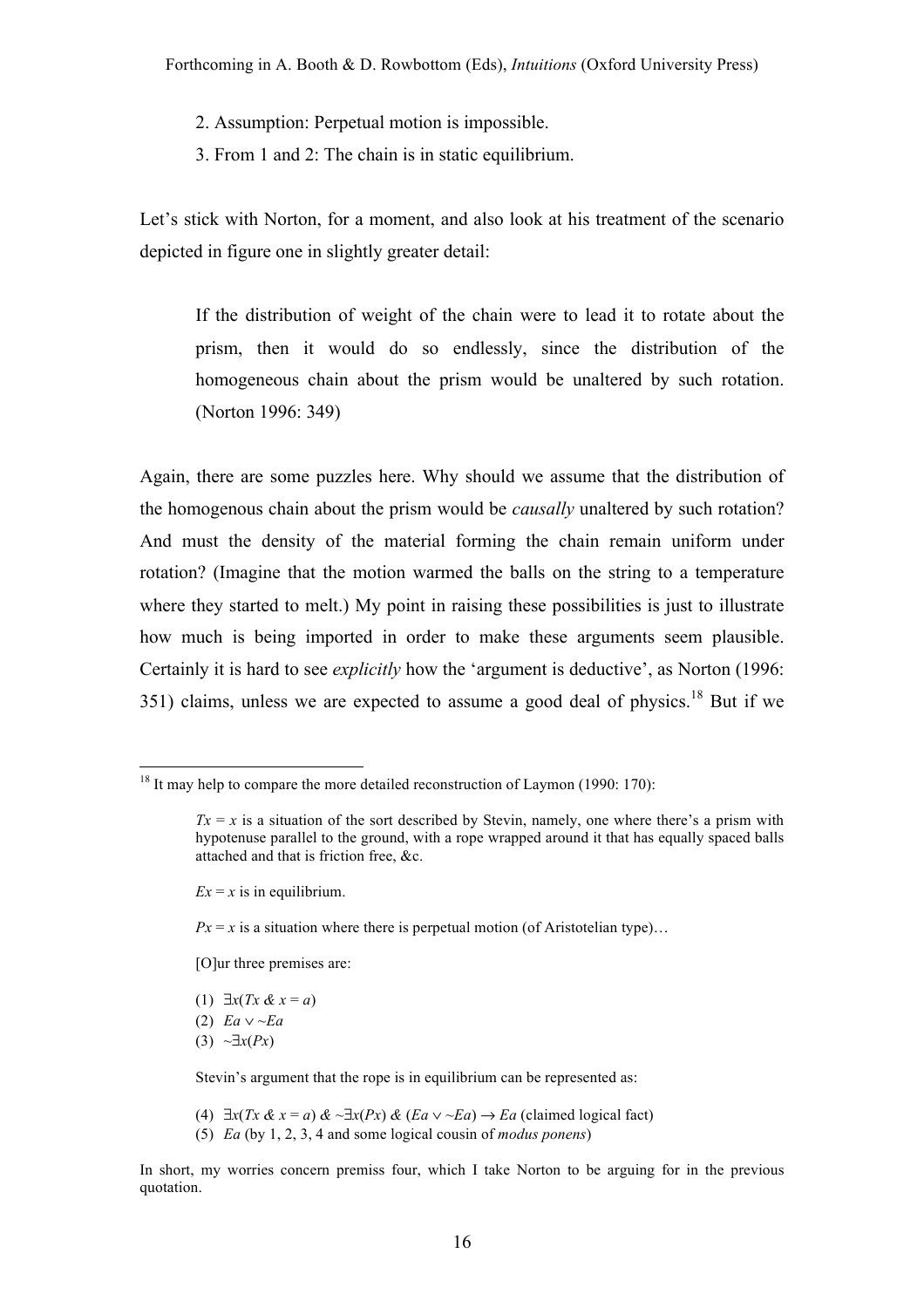assume this physics, the worry is that the principle of the inclined plane is also assumed (although not explicitly), and is not believed *directly* on previous experience.

So why do I think that all these different arguments derive from the same thought experiment? The answer is that they all concern highly similar *'hypothetical or counterfactual states of affairs*'. To be more specific, they all involve the positing of the same hypothetical objects (e.g. chains) undergoing similar kinds of manipulations (e.g. being cut or extended and joined up). Put simply, my view is that a thought experiment is just an experiment that involves '*hypothetical or counterfactual states of affairs*', and which serves as an argument pump. Not any old argument will appropriately relate to those states of affairs, in any given context; but many arguments will.

Does the 'argument pump' view have any special virtues? First, following something akin to Roy Sorensen's (1992: 214) principle of parity, it is satisfying that we may say that actual experiments are 'argument pumps' too.<sup>19</sup> We often disagree about what an actual experiment shows in so far as we construct different arguments on the basis of it, *as opposed to questioning its results*. For example, it is commonplace to 'explain away' apparent conflicts between theory and experimental results by appeal to factors that have not been considered in generating predictions. Thus any good secondary school pupil can explain why experiments in mechanics don't give quite 'the right answer' by appeal to friction, and so forth.

Second, it becomes explicit that the kind of theory-ladenness involved in observations in standard experiments also occurs in thought experiments. *In each kind of experiment, theoretical context affects which arguments are generated and/or thought to be sustainable on the basis of the states of affairs*. The only difference is whether the states of affairs are actual rather than hypothetical and/or counterfactual.

Third, the 'argument pump view' is attractive because it is explicitly compatible with the operational perspective on scientific thought experiments championed by Marco

<sup>&</sup>lt;sup>19</sup> Sorensen (1992: 214) proposes 'a parity thesis: thought experiments are arguments if and only if experiments are arguments'. And my proposal is compatible with 'thought experiments are argument pumps if and only if experiments are argument pumps'.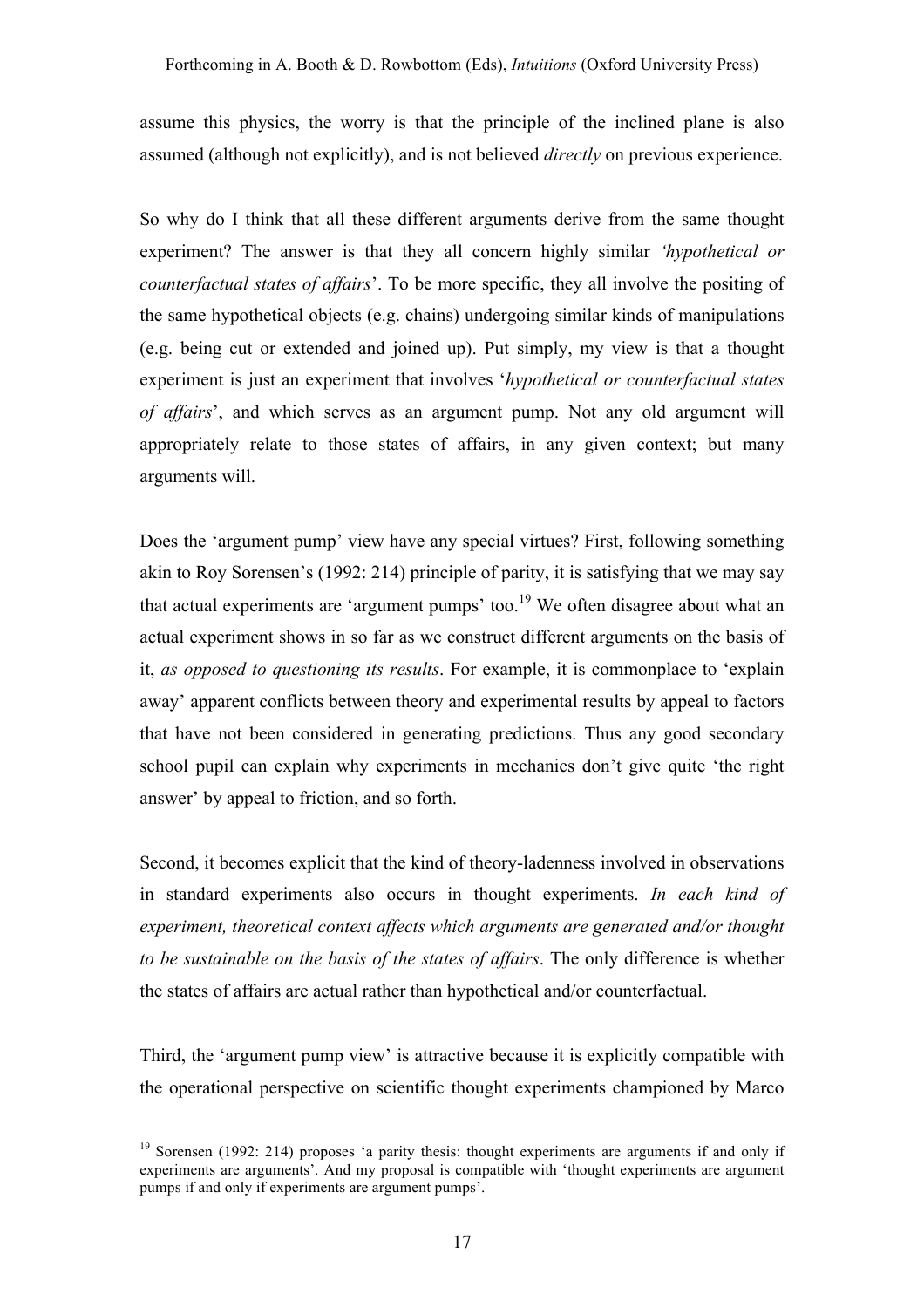Buzzoni (2008), where 'all [scientific] thought experiments may conceivably become real experiments and all real experiments may be conceived as realized [scientific] thought experiments'. I take this to be an independently appealing viewpoint, at least in so far as 'experiment' takes the same referent. However, I personally think that thought experiments can conceivably 'become real experiments' not in the sense that they might become actual, but only in so far as they could be performed in different possible worlds. (I do not believe in actual frictionless planes, rather than approximations to these, for instance. And part of the distinct value of thought experiments is that they can involve situations that are physically impossible, in addition to those difficult or impossible to realize in practice.) In any event, it is interesting to see what Buzzoni (2008: 69) says about Stevin's experiment:

Stevin's thought experiment is not demonstratively powerful because it can be reconstructed as an argument; rather, it can be reconstructed as an argument because, as soon as we see the apparatus built by Stevin and follow through the few steps of his experiment, we are persuaded of its validity. If we reconstructed Stevin's thought experiment as an incorrect argument, we would question our reconstruction rather than the experiment.

So it is possible for the holder of the 'argument pump' view to agree with the gist of the idea that 'we analyse and appraise thought experiments by reconstructing them explicitly as arguments and testing them against just those standards which we apply to arguments of other forms' (Norton 1991: 142). What she will deny is that there is any *reconstruction of the thought experiment*, rather than *reconstruction of the line of reasoning of some author based on the thought experiment*. And in fact, the holder of the 'argument pump' view can venture an explanation of *why* it is necessary for so much reconstruction to occur. The problem is not typically in grasping the hypothetical and/or counterfactual states of affairs. Rather, it consists in grasping what someone else thinking about those states of affairs takes them to show. As already implied, in the previous mention of theory-ladenness, this kind of thing happens with standard experiments too. For some realists, the Casimir effect – that two parallel uncharged plates, in a vacuum, attract one another when in close proximity – shows the existence of virtual photons. For me, and indeed some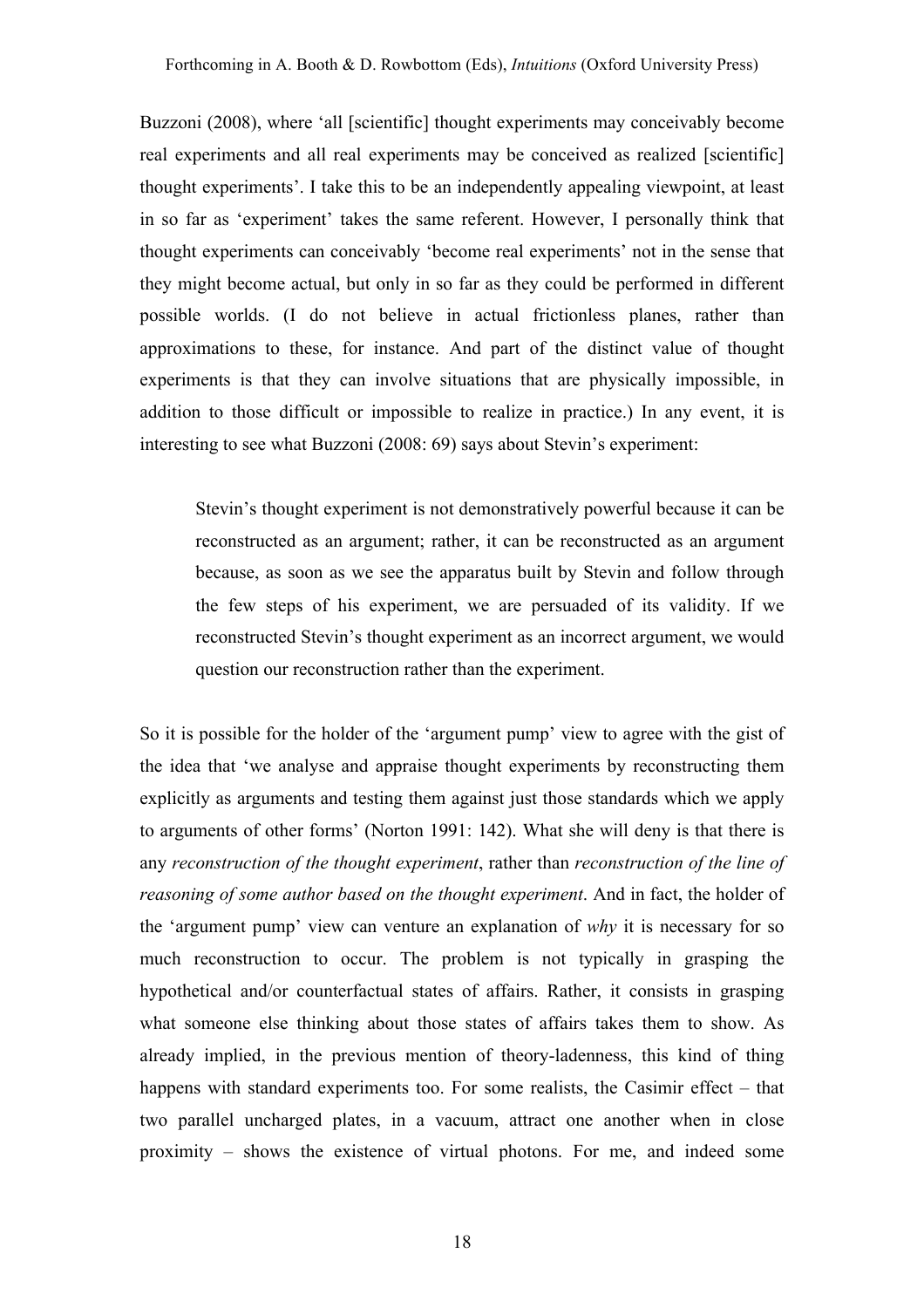scientists, it does not; and that's because we take virtual photons to be mere aids to calculation, mere instruments, rather than legitimate physical posits.<sup>20</sup>

The 'argument pump' view is also as amenable to scientific intuition empiricism as Norton's alternative. Specifically, its advocate may hold that thought experiments are: 'not some kind of mysterious new window onto the physical world' (Norton 1991: 142). Rather, the premises that play a part in the (good) arguments *that it is possible to pump from* thought experiments may rest on experience, rather than an additional faculty.

Might Norton rejoin that thought experiments are not (precisely) arguments, but instead classes of highly similar arguments? My response is twofold. First, this would constitute a genuine shift in his position, towards mine. (Indeed, I do not think this is a shift that Norton would want to make. But it is worth considering nonetheless.) Second, this view seems undesirable for pragmatic reasons, at the bare minimum. (And this is true even if one thinks that the matter reduces, when such a shift is made, to a verbal dispute about 'experiment'.) It requires, unnecessarily, that we use 'experiment' differently in one context than in another; for physical (or 'real') experiments can be repeated, we are apt to say, just by bringing about relevantly similar actual states of affairs. If we can say the same about thought experiments, without any loss in explanatory power, so much the better. Among other things, doing so encourages us to look to physical experiments to understand the conditions for hypothetical and/or counterfactual states of affairs to be part of an experiment. For example, just as to accidentally knock a glass over is not to perform a physical experiment, so writing fiction is not necessarily to perform a thought experiment. Experiments involve states of affairs intentionally brought about in order to solve problems. 21

 $20$  For more on this, see Rowbottom (2012).

<sup>21</sup> Moreover, rather interestingly, it appears that physical experiments can be fit, roughly at least, into the classification scheme for thought experiments proposed by Brown, which I discussed in section 3. Certainly, physical experiments can be either destructive or constructive on most views of scientific method; they can refute and/or confirm/corroborate theories. Furthermore, they can illustrate phenomena that lead us to conjecture theories (i.e. be 'conjectural'). They can also 'articulate' theories (i.e. be 'mediative') on the view of Kuhn (1996, ch. 3); see Rowbottom (2011b, 2011c) for some examples. Whether they can be 'direct' may be somewhat more controversial. But think of it this way. They can prompt 'direct' deductive arguments for one theory in particular, if appropriate premises are assumed.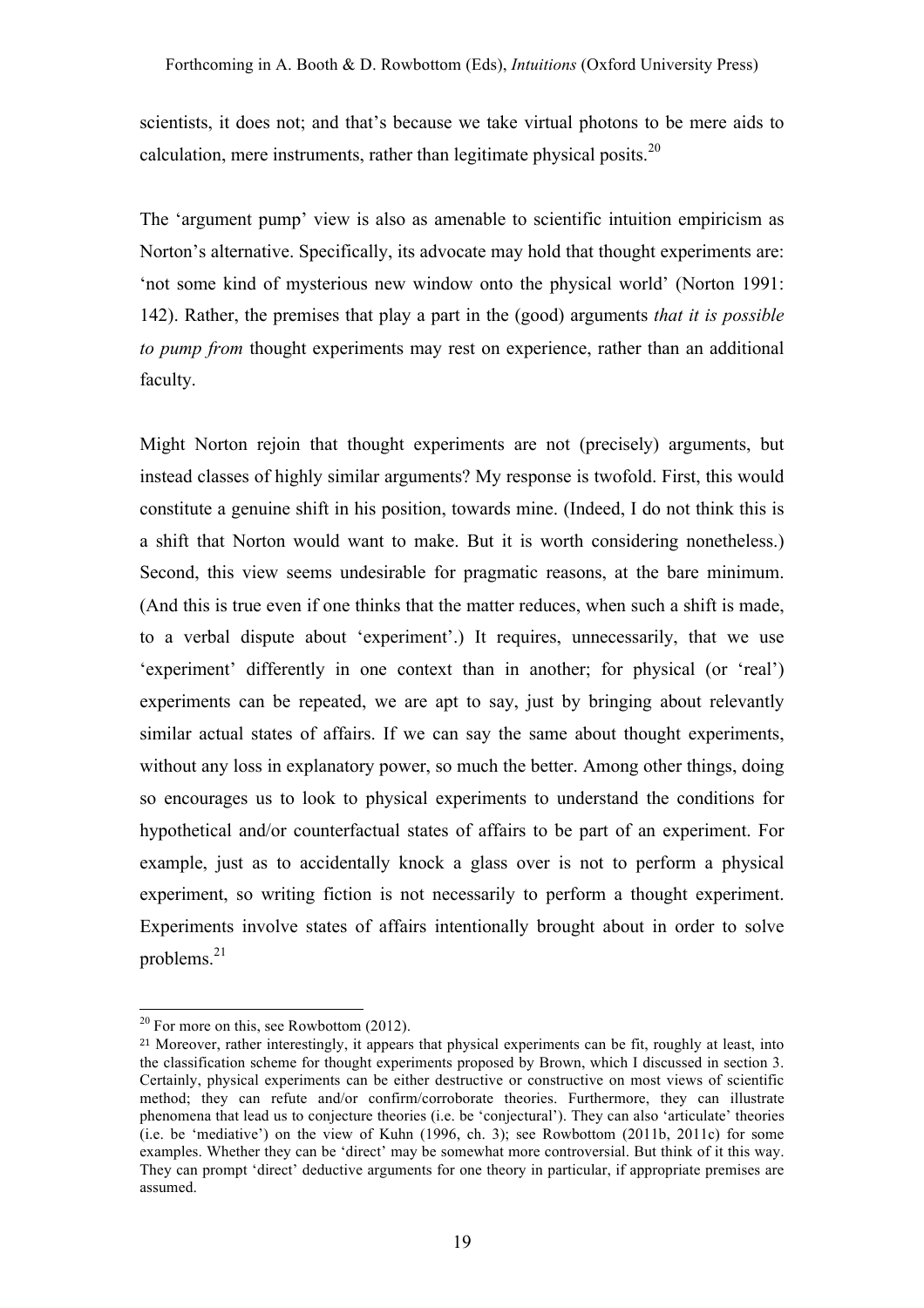#### **Acknowledgements**

I am especially grateful to Jim Brown and John Norton for detailed feedback on an initial version of this chapter. I have also benefitted from comments from Peter Baumann, Tony Booth, Duncan Pritchard, and Oxford University Press's anonymous referees. Finally, I should also like to thank audiences at Dubrovnik (39<sup>th</sup> Annual Philosophy of Science Conference), Lingnan University, and Durban (39<sup>th</sup> Annual Conference of the Philosophical Society of Southern Africa, 2013). I cannot hope to name everyone who has said something useful, but I recall having benefitted, in particular, from comments made by Jamin Asay, Marco Buzzoni, Rafael de Clerq, David Papineau, Dean Peters, and Neven Sesardic. My work on this essay was supported by the Sydney Centre for the Foundations of Science (where I held a Visiting Fellowship), the British Academy (by way of a Postdoctoral Fellowship), and Lingnan University (by way of travel grants).

## **Bibliography**

Armstrong, David. 1983. *What Is A Law of Nature?* Cambridge: Cambridge University Press.

Ayer, Alfred J. 1956. 'What Is A Law of Nature?', *Revue Internationale de Philosophie* 10, 144–165.

Bacon, Francis. 1620. *Novum Organum*. Translated by P. Urbach and J. Gibson. La Salle: Open Court, 1994.

Baker, Alan. 2005. 'Are There Genuine Mathematical Explanations of Physical Phenomena?', *Mind* 114, 223–238.

Bishop, Michael A. 1999. 'Why Thought Experiments Are Not Arguments', *Philosophy of Science* 66, 534–541.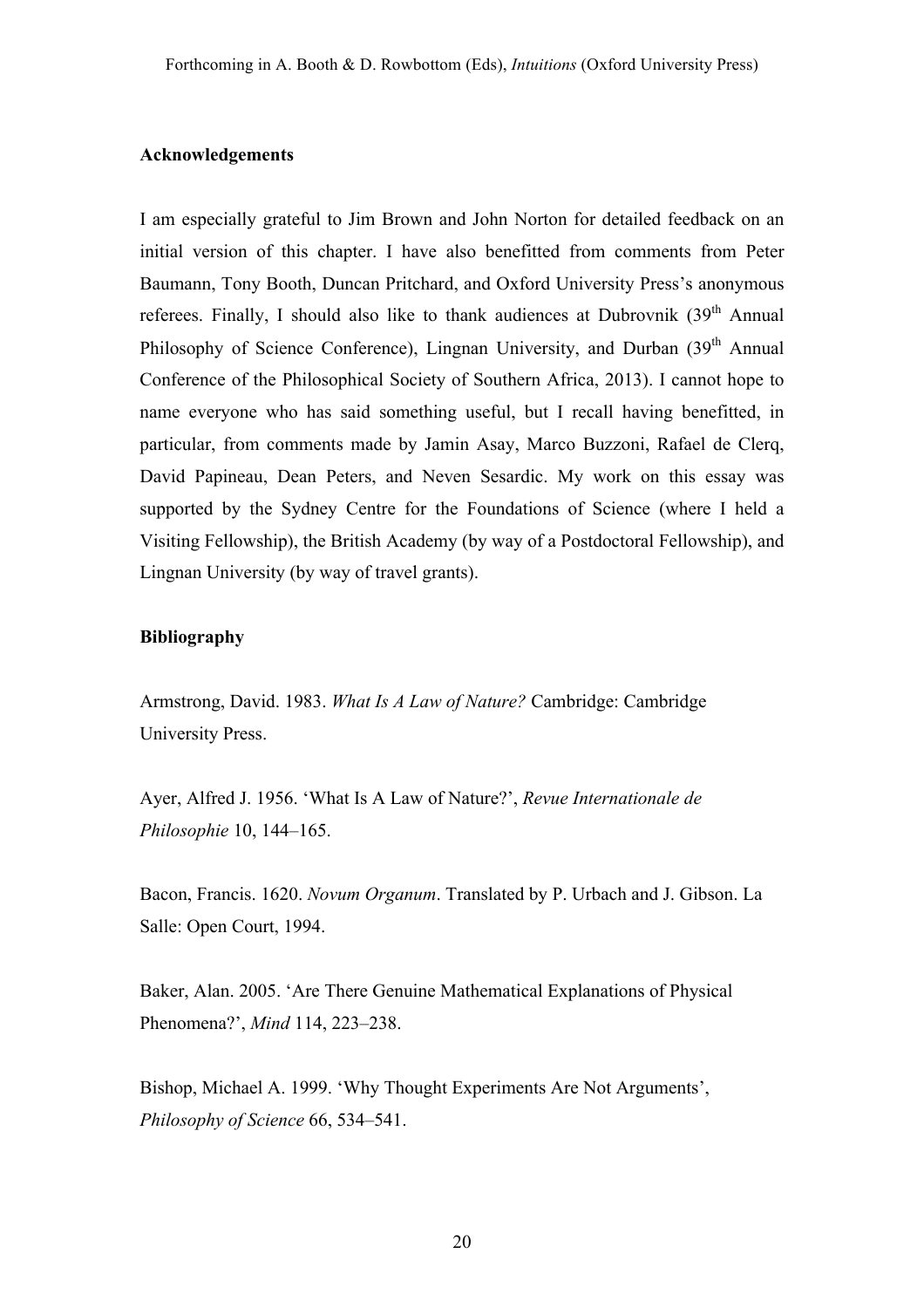Brown, James R. 1991. *The Laboratory of the Mind: Thought Experiments in the Natural Sciences.* London: Routledge, 1<sup>st</sup> Edition.

Brown, James R. 2010. *The Laboratory of the Mind: Thought Experiments in the Natural Sciences*. London: Routledge, 2nd Edition.

Buzzoni, Marco. 2008. *Thought Experiment in the Natural Sciences: An Operational and Reflexive-Transcendental Conception*. Würzburg: Königshausen and Neumann.

Chalmers, David J. 2002. 'Does Conceivability Entail Possibility?', in T. S. Gendler & J. Hawthorne (eds), *Conceivability and Possibility*, 145–200. Oxford: Clarendon Press.

Colyvan, Mark. 2001. *The Indispensability of Mathematics*. Oxford: Oxford University Press.

Dretske, Fred. 1977. 'Laws of Nature', *Philosophy of Science* 44, 248–268.

Gopnik, Alison & Schwitzgebel, Eric. 1988. 'Whose Concepts Are They, Anyway? The Role of Philosophical Intuition in Empirical Psychology', in M. R. DePaul & W. Ramsey (eds), *Rethinking Intuition*, 75–91. Lanham: Rowman & Littlefield.

Jenkins, Carrie. This Volume. '"Intuition", Intuition, Concepts and the A Priori'.

Kuhn, Thomas S. 1996. *The Structure of Scientific Revolutions*. Chicago: University of Chicago Press.

Kühne, Ulrich. 2001. 'Die Methode des Gedankenexperiments.' Unpublished PhD Thesis, University of Bremen. (Abridged version published as: *Die Methode des Gedankenexperiments*, Frankfurt am Main: Suhrkamp Verlag, 2005.)

Ladyman, James. 2000. 'What's Really Wrong with Constructive Empiricism? Van Fraassen and the Metaphysics of Modality'*, British Journal for the Philosophy of Science* 51, 837–856.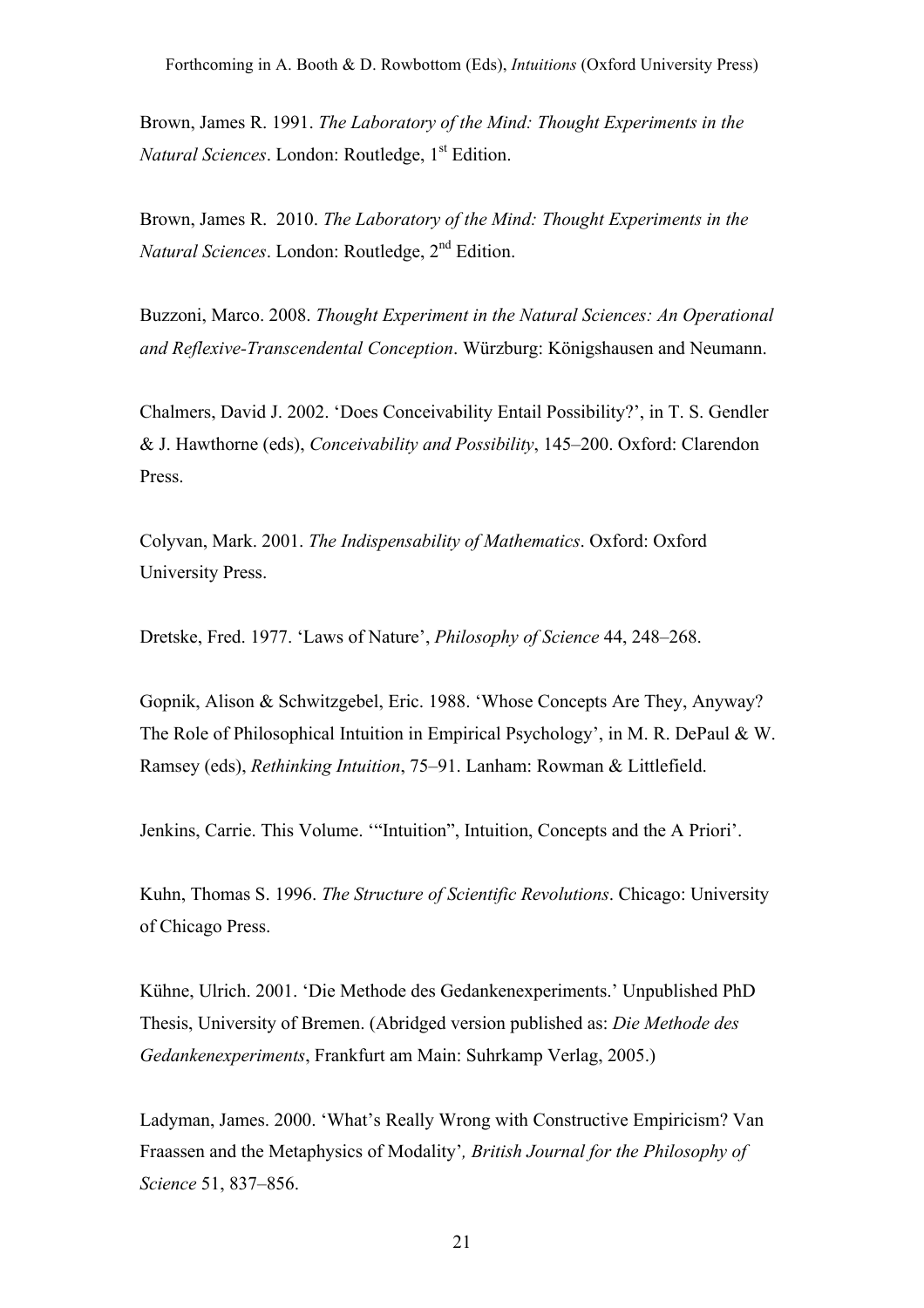Laymon, Ronald. 1991. 'Thought Experiments by Stevin, Mach and Goy: Thought Experiments as Ideal Limits and as Semantic Domains', in T. Horowitz and G. Massey (eds), *Thought Experiments in Science and Philosophy*, 167–191. Lanham: Rowman & Littlefield.

Mach, Ernst. 1893. *The Science of Mechanics: A Critical and Historical Account of Its Development*. La Salle: Open Court, 1960, 6th Ed.

Norton, John D. 1991. 'Thought Experiments in Einstein's Work', in T. Horowitz and G. Massey (eds), *Thought Experiments in Science and Philosophy*, 129–148. Lanham: Rowman & Littlefield.

Norton, John D. 1996. 'Are Thought Experiments Just What You Thought?', *Canadian Journal of Philosophy* 26, 333–366.

Norton, John D. 2002. 'Why Thought Experiments Do Not Transcend Empiricism', in C. Hitchcock (ed.), *Contemporary Debates in the Philosophy of Science*, 44–66. Oxford: Blackwell.

Norton, John D. 2004. 'On Thought Experiments: Is There More to the Argument?', *Philosophy of Science* 71, 1139–1151.

Rossi, Ethan A. & Roorda, Austin. 2010. 'The Relationship between Visual Resolution and Cone Spacing in the Human Fovea', *Nature Neuroscience* 13, 156– 157.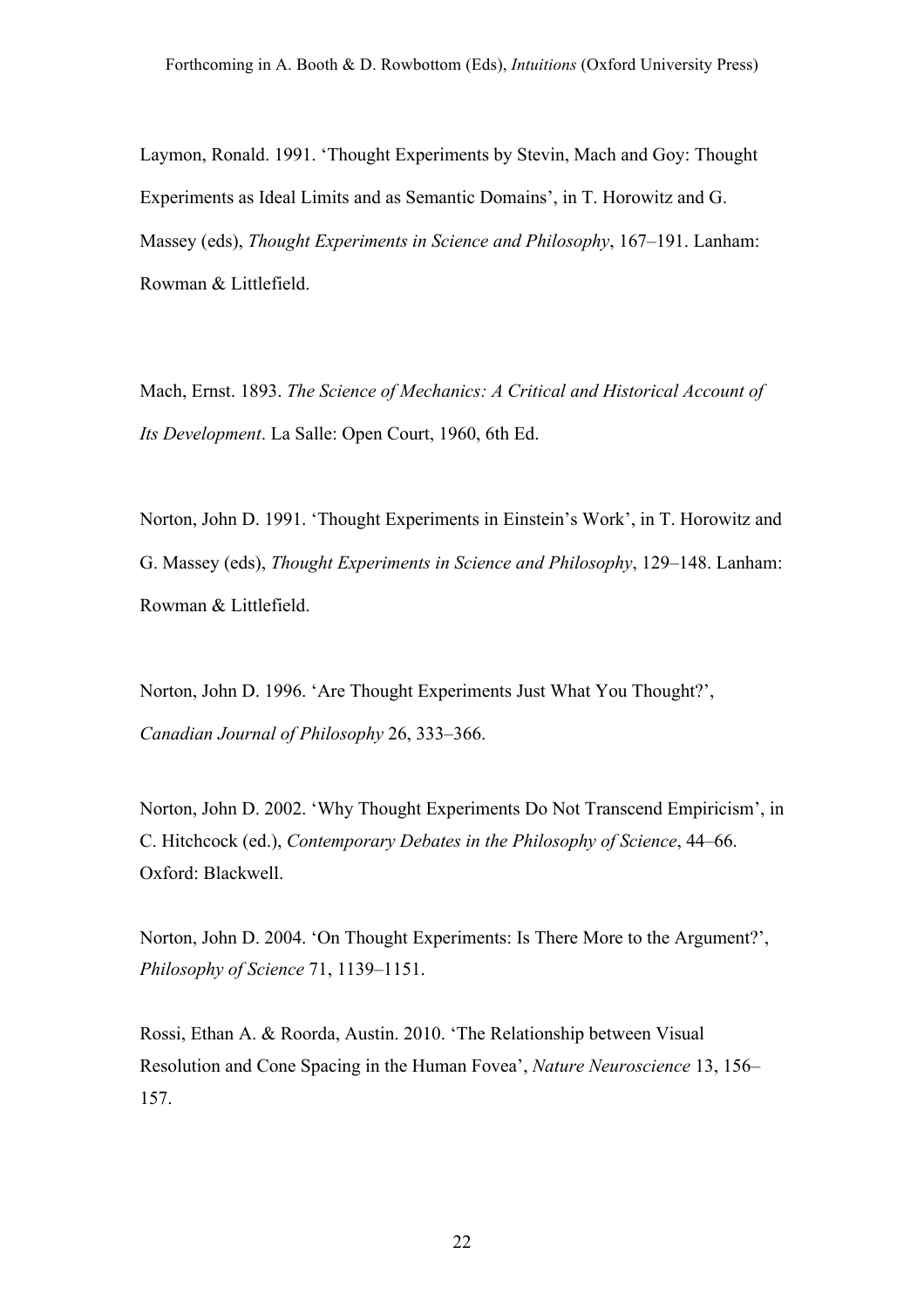Rowbottom, Darrell P. 2010. 'Evolutionary Epistemology and the Aim of Science', *Australasian Journal of Philosophy* 88, 209–225.

Rowbottom, Darrell P. 2011a. *Popper's Critical Rationalism: A Philosophical Investigation*. London: Routledge.

Rowbottom, Darrell P. 2011b. 'Stances and Paradigms: A Reflection', *Synthese* 178, 111–119.

Rowbottom, Darrell P. 2011c. 'Kuhn Vs. Popper on Criticism and Dogmatism in Science: A Resolution at the Group Level', *Studies in History and Philosophy of Science* 42, 117–124.

Rowbottom, Darrell P. 2012. 'The Instrumentalist's New Clothes', *Philosophy of Science*, 78, 1200–1211.

Rowbottom, Darrell P. Forthcoming. 'Educational Research as Science?', in A. Reid, M. Peters, C. Russell and P. Hart (eds), *Companion to Research in Education*. Dordrecht: Springer.

Russell, Bertrand. 1911. 'Knowledge by Acquaintance and Knowledge by Description', *Proceedings of the Aristotelian Society* 11, 108–128.

Russell, Bertrand. 1912. *The Problems of Philosophy*. London: Oxford University Press.

Sidelle, Alan. 2002. 'On the Metaphysical Contingency of Laws of Nature', in T. S. Gendler & J. Hawthorne (eds), *Conceivability and Possibility*, 309–336. Oxford: Clarendon Press.

Sorensen, Roy A. 1992. *Thought Experiments*. Oxford: Oxford University Press.